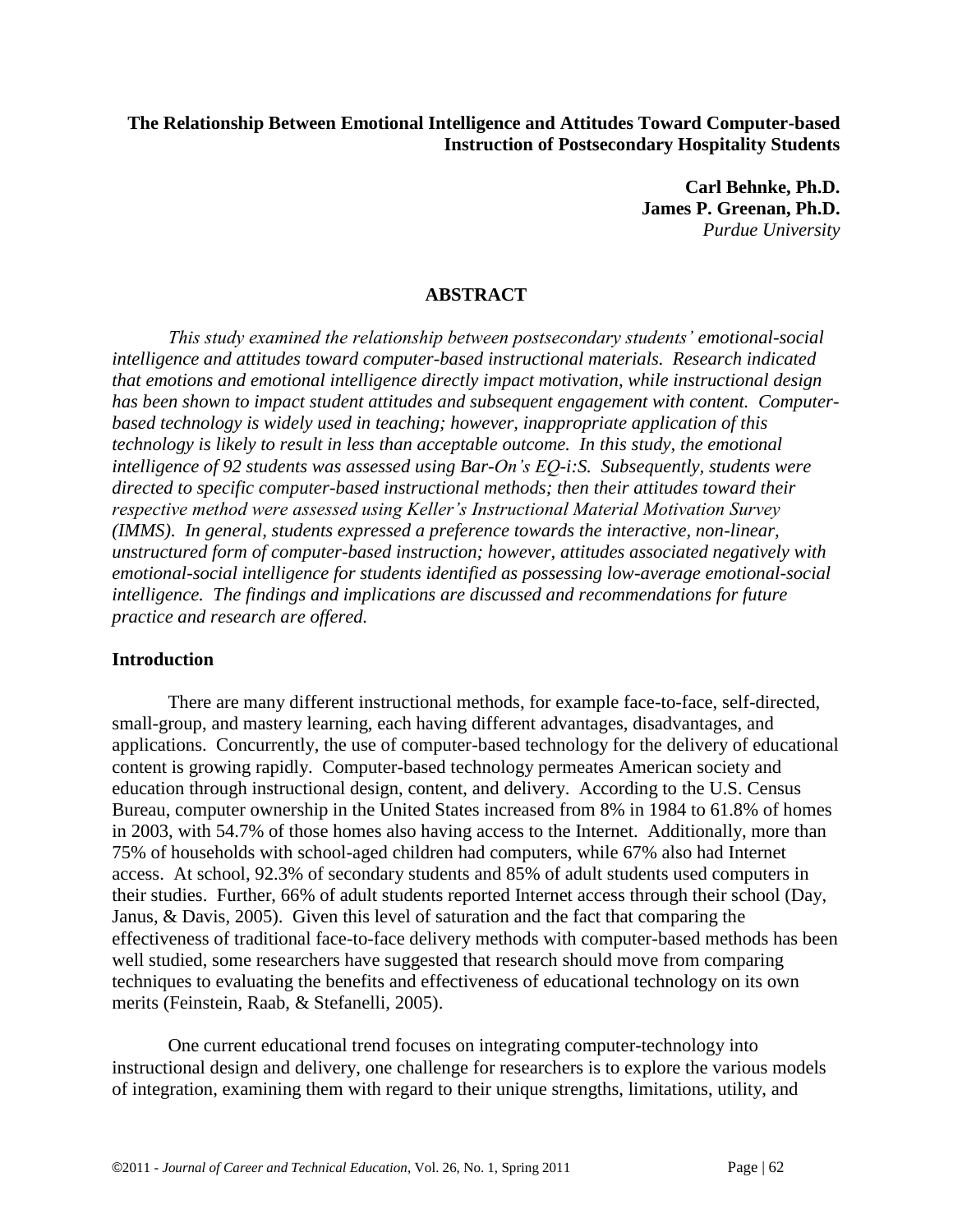acceptability for students, instructors, and institutions alike. This poses a particular challenge – that of matching students' learning styles and personal characteristics, such as emotional intelligence, with appropriate instructional design and methods. Appropriate instructional design will consider specific student needs prior to determining appropriate educational methods. Student needs, in terms of personal characteristics, preferences, and specific program requirements must be assessed and are instrumental in determining appropriate instructional techniques. Accordingly, research examining the defining parameters for appropriate applications of technology, including the requirements and nature of the student, the needs of the course instructor, the nature of the course content, and technological constraints, is warranted. Determining the relationship between emotional intelligence and the motivation to use computerbased materials provides guidance with respect to matching appropriate instructional materials and methods with the learner's needs and characteristics.

# **Purpose and Objectives of the Study**

The purpose of this study was to examine the relationship between emotional-social intelligence and students' attitudes toward computer-based instruction; accordingly, the following objectives guided this study:

- 1. To assess the emotional-social intelligence of postsecondary students.
- 2. To assess students' attitudes toward self-directed, computer-based instructional materials and methods.
- 3. To determine the relationship between students' emotional-social intelligence and attitudes toward self-directed, computer-based instructional materials and methods. Access to, and comfort with, technology was a prerequisite for participation in this study.

Students were expected to have current and reliable hardware, software, and Internet access. Study components were hosted within a password-protected, Web-based instructional platform.

Instruments designed to measure personality traits included surveys of emotional-social intelligence and motivational ability of instructional materials and methods. Both instruments were self-report instruments and, therefore, potentially subject to bias. In order to eliminate, or at least reduce possible bias, instruments with adequate reliability and validity were selected.

Intrinsic emotional intelligence, as characterized by abilities in areas such as intrapersonal and interpersonal relationships, personal stress management, adaptability, and general personality, was assumed to impact scholastic performance, specifically, in activities requiring a high degree of self-motivation, self-direction, and independent study, frequent characteristics of e-learning delivery methods. The assumption was that students who possessed relatively low emotional-social intelligence would have more difficulty with these self-directed educational elements due to procrastination and lack of guidance, and would rate the motivational aspects of computer-based instructional media and methods less favorably than traditional face-to-face techniques due to the perception of increased effort and corresponding lack of self-confidence. It was also assumed that students with relatively high emotional-social intelligence would navigate the requirements associated with e-learning quite readily due to their intrinsic self-discipline and positive attitude, and would likely rate the motivational aspects more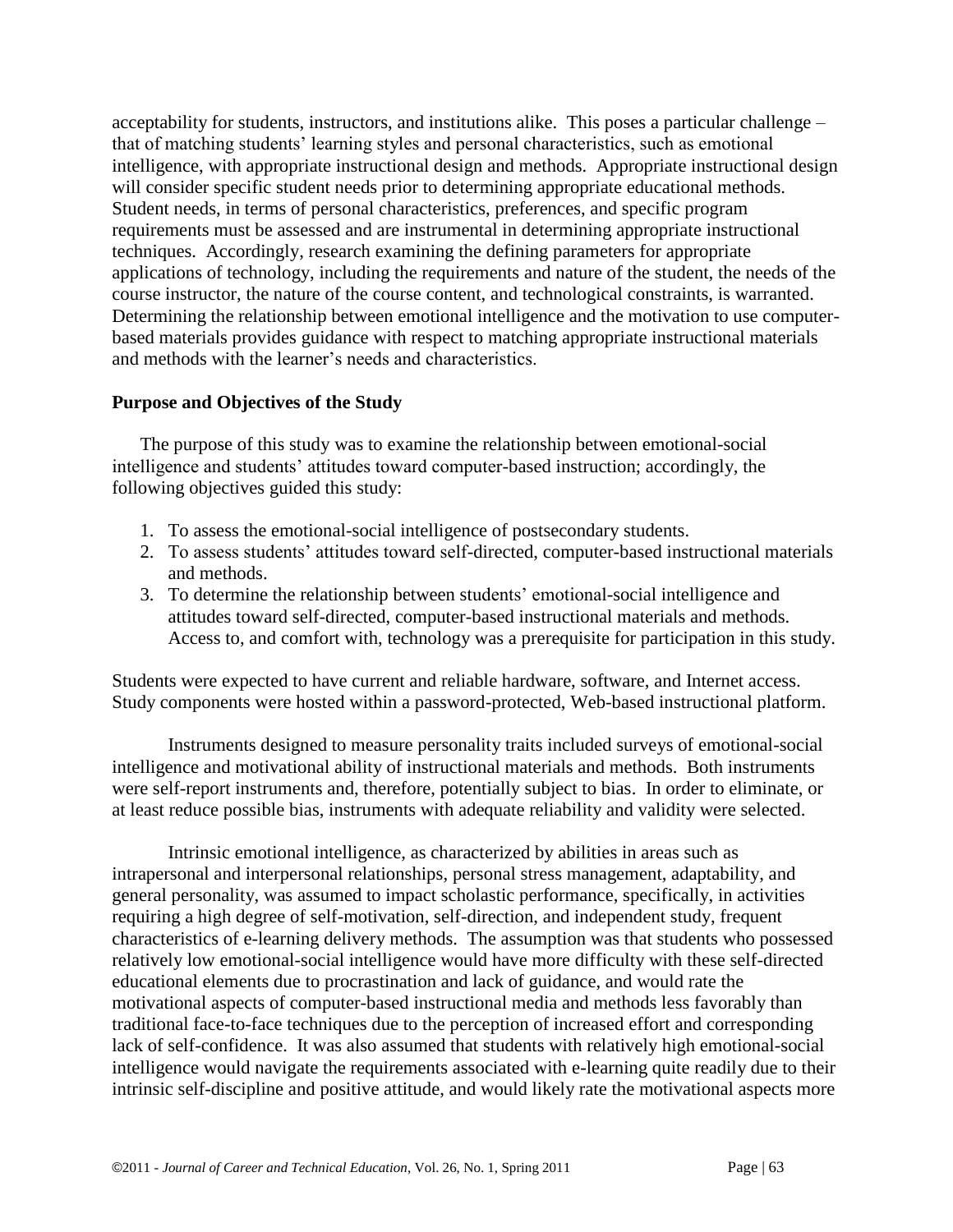favorably than the traditional techniques due to the advantages of asynchronous, self-directed nature of computer-based instruction.

## **Review of the Literature**

# **Computer-based Instruction**

Multiple studies have supported the impact of e-learning. For example, Krentler and Willis-Flurry's (2005) study on the influence of online discussion boards on student learning concluded that technology did "enhance student learning" (p. 321), while Tjaden and Martin's (1995) study of a college level mathematics course found no significant difference in learning. These findings support Sivin-Kachala and Bialo (1994) whose meta-analysis reported that educational technology stimulated interactive teaching and motivated students, while enhancing achievements and attitudes toward learning. More recently, research comparing distance or online learning with traditional delivery methods found that online students learned as much as traditionally taught students (Behnke & Ghiselli, 2004; Summers, Waigandt, & Whittaker, 2005; Warren & Holloman, 2005). Schacter (1999) reported that students with access to computerassisted instruction in various forms demonstrated positive test improvement. Oblinger, Barone, and Hawkin (2001) asserted that distributed education can provide an enhanced learning experience in terms of interaction, collaboration, and student flexibility. Studies into blended instruction revealed increased motivation and engagement with increased course performance as compared to classroom learning (Klein, Noe, & Wang, 2006). Lastly, researchers found that an advantage of computer-based instruction was its ability to deliver consistent messages to each student (Costello, Gaddis, Tamplin, & Morris, 1997; Harris & Bonn, 2000) over a large geographical area in a cost-effective fashion (McLellan, 1998).

E-learning does have its challenges. Summers et al (2005) found that participants were less satisfied with the online experience, while Warren and Holloman (2005) recommended that more research should be conducted on online course delivery and related student/societal impact. Thompson and Lynch (2003) found that students uncomfortable with their abilities at using the Internet were generally opposed to online courses and that inadequate equipment can contribute to this opposition. Haugen, LaBarre, and Melrose (2001) also noted the need for comprehensive computer skills with respect to appropriate equipment access and the associated operational requirements. Without this competence, there is the potential for negative motivation leading to underperformance and dissatisfaction with the course.

Oblinger et al (2001) indicated that some of the teaching challenges associated with distributed learning required adequate faculty and student support as well as new approaches to teaching and learning. Haugen et al (2001) noted that "online course planning and delivery can consume very large blocks of instructor time" (p.128), and that continuous training is required to either get the instructors prepared, or to keep them up-to-date with technological innovations. They reported other limitations such as student isolation and lack of social environment, challenges in providing adequate faculty-to-student feedback, and issues of academic fraud.

The advantages associated with the computer-based method of content delivery seem to be that when designed and applied appropriately, it offers a consistent, asynchronous, adaptive,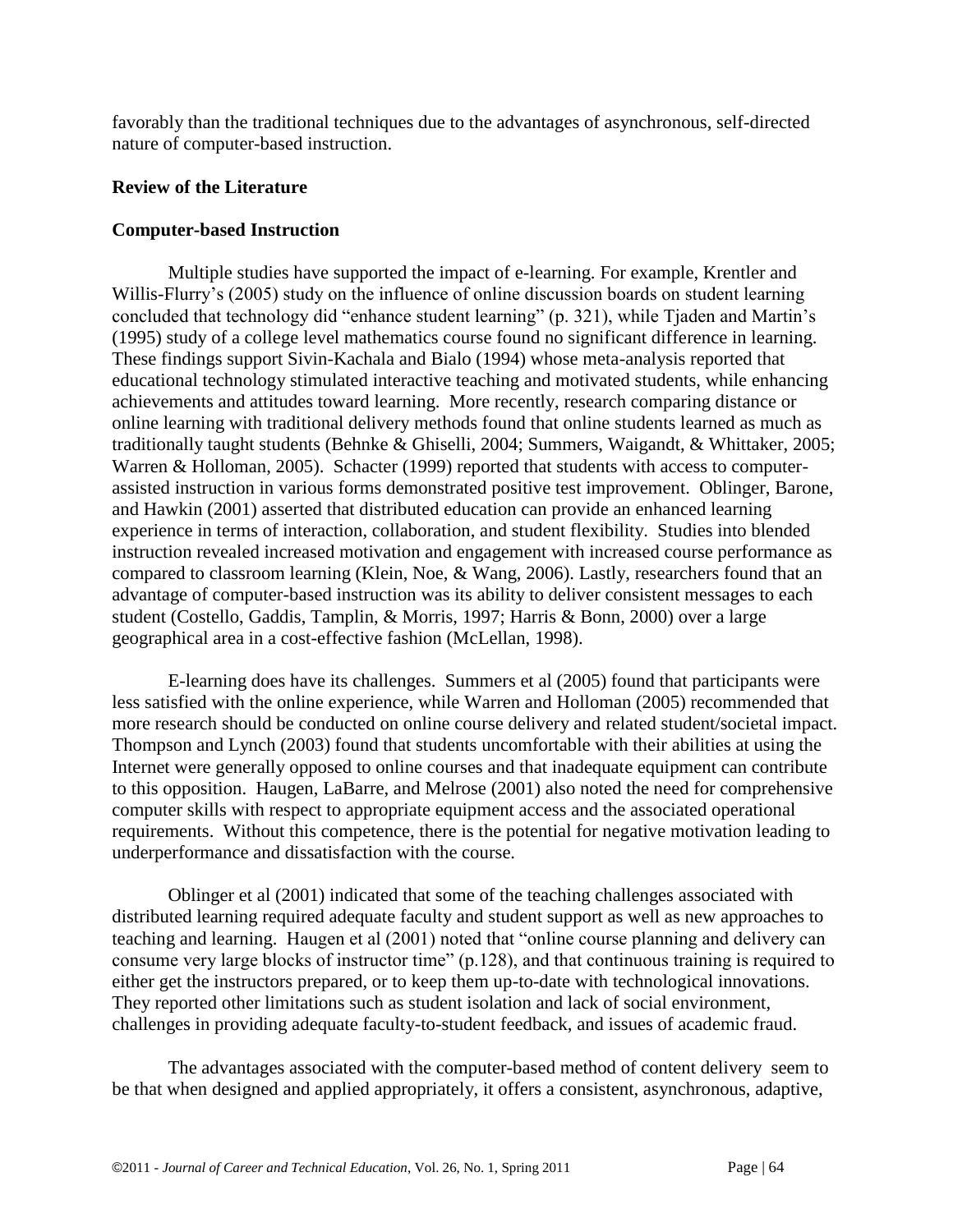flexible, and economic form of delivery, albeit, with some limitations and constraints. However, delivery is only part of the academic equation. The act of teaching requires engagement on the part of the student. The best teacher with well developed course materials and delivery mechanisms can still fail in the absence of student engagement. Engaging students requires an understanding of personal characteristics, such as needs and desires, as well as an understanding of the emotions and motivations that compel their behaviors. An intrinsically motivated student is likely to learn regardless of the instructional media or method. Such a student will find a way to adapt to a particular learning style; however, an unmotivated, unengaged student will make little effort to learn. Long-term educational achievement is impossible without motivation inspiring engagement, scaffolding, and internalization. Emotional intelligence and its relationship to motivation and subsequent academic success, therefore, deserve examination.

#### **Emotional Intelligence and Motivation**

Defining emotional intelligence is difficult; however, a synthesis of research (Plutchik, 2001; Salovey & Mayer, 1990; Pekrun Geotz, Titz, & Perry, 2002; Astleitner, 2004; Fredrickson, 2004; Bar-On, 2006) offers this: *A measure of one's ability to use acquired knowledge, abstract thinking, and problem solving to interpret and guide personal responses to significant internal and external situations*.

Landau (1998) noted that self-perception enables a person to control forms of thought, emotion, impulse, and satisfaction, and that one's abilities in this regard result from a comprehensive personality, the self. Emotional maturity, a concept related to emotional intelligence, is defined as a person's strength at realizing their individual abilities within a social framework, and plays as much a role in the formation of self-perception as intellectual maturity (Landau, 1998). Bar-On (2006) emphasized the importance of self-actualization, which he defined as achieving one's potential in terms of abilities and talents, leading to an enriched life. This skill requires a strong sense of self-awareness and personal understanding. It also requires good problem solving skills and an assertive confidence for following through with tasks. Research into the concept of emotional intelligence suggested that characteristics such as selfperception, maturity, and self-actualization were motivating forces that lead to engaged students and corresponding academic and career success (Ainley, 2004; Bar-On, 2006; Landau, 1998; Cherniss, 2000; Davies & Stankov, 1998).

Furthermore, Pintrich and DeGroot's (1990) study into self-regulated learning found that student involvement was closely linked to their efficacy beliefs in their ability to complete tasks, and their belief that said tasks were both interesting and worthwhile; however, they also suggested that self-regulated strategies, such as goal-setting, planning, effort management, and persistence, were even more directly linked to performance, which supports Cherniss (2000), who suggested that emotional intelligence by itself may not be a strong predictor of job performance, rather, it may be the basis for "competencies" that are strong predictors. Therefore, abilities in the realm of emotional intelligence lead to skills and abilities that can predict job performance. At the same time, Davies and Stankov (1998) concluded that objective measures of emotional intelligence demonstrate significant overlap with traditional personality measures, and cautioned that use of self-report instruments can be problematic.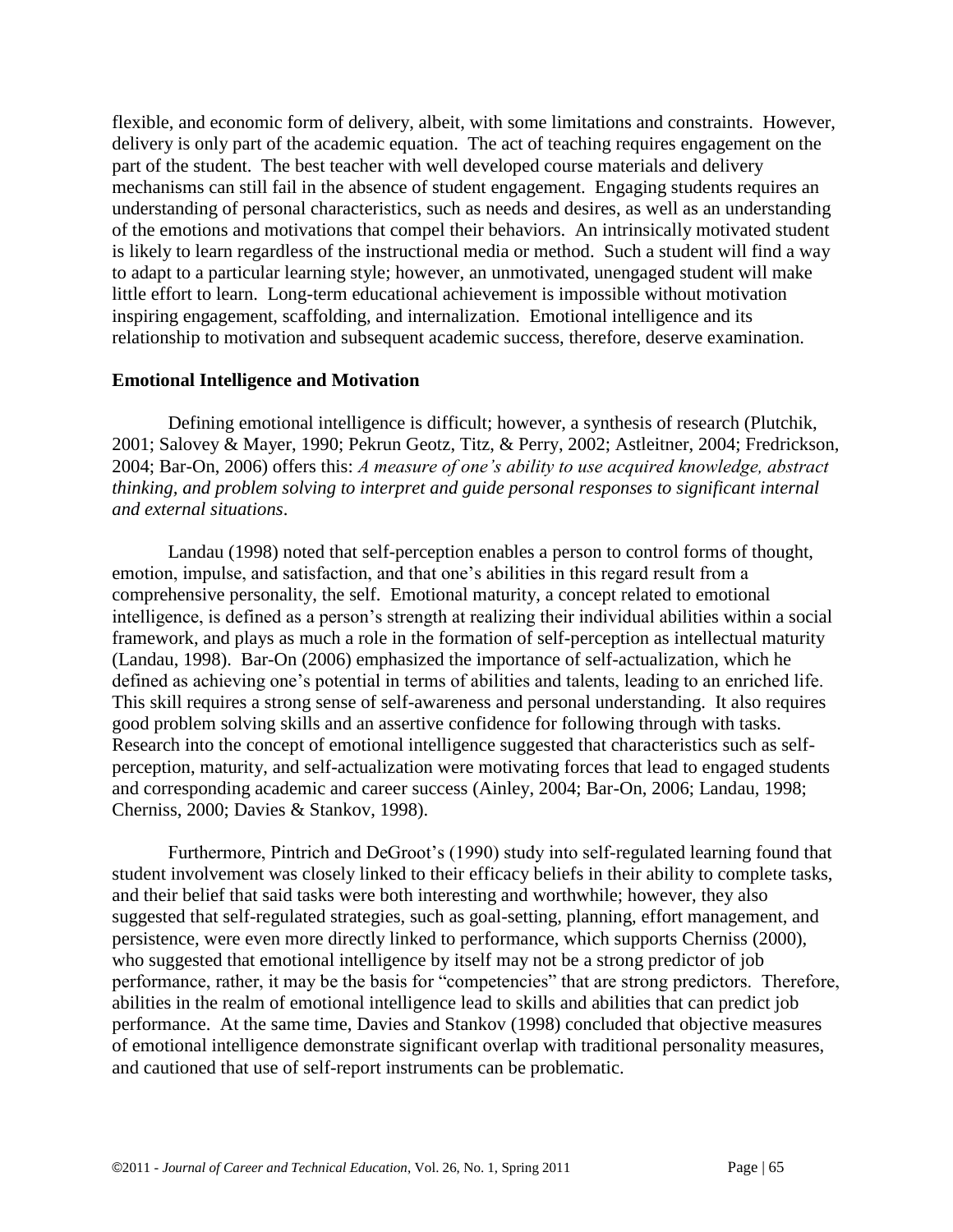Emotional intelligence is difficult to define and measure as a concept; however, it has been the subject of significant debate and research. While a consensus has not been achieved, it does seem that, as Cherniss (2000) noted, sufficient research exists to suggest that the ability to perceive, identify, and manage emotions is foundational to developing the social and emotional competencies needed for career success. These competencies will become more important in a changing world of work that demands additional cognitive, emotional, and physical resources. Mastering these competencies will require learner motivation, which fosters engagement.

Motivation is driven by an individual's emotions and can be either positive or negative in nature (Palladino & Bloom, 2008; Pintrich, 2003). Lack of motivation is one of the possible causes of attrition in e-learning courses, in addition to the lack of consideration for learner support (Thorpe, 2002) and learner personality issues (Martinez, 2003), as well as limited learner control, student isolation, and self-doubt (Keller, 1999). Song and Keller (2001) reported that the appeal resulting from the novelty and variety associated with technology tended to disappear with familiarity, and excessive or unnecessary motivational tactics could be demotivating to an already motivated learner. Researchers have noted that e-learning requires greater selfdiscipline, self-direction, and maturity from students, which may also explain why e-learning programs experience higher dropout rates (Chen & Jones, 2007; Diaz, 2002; Martinez, 2003; Zhang, Zhao, Zhou, & Nunamaker, 2004). Zhang et al (2004) indicated that poorly designed and implemented e-learning systems could lead to student boredom and disengagement, while Faryadi (2007) stated that innovative and entertaining instructional materials were insufficient to provide motivation; relevance was required. Martinez (2003) identified personal ability; academic, familial, and financial issues; course dissatisfaction; lack of direction and relevance; employment conflicts; and instructors as factors that contribute to e-learner attrition.

Emotion and motivation each share the Latin root of *movere*, meaning "to move" (Palladino & Bloom, 2008). It seems clear that emotions are, in part, a significant driving force behind motivation; they work together to *move* students in a particular direction. Students who are uninspired emotionally by content and delivery may lack the motivation to engage and, therefore, learn to their fullest ability. Students with relatively immature levels of emotional intelligence may be predisposed to perceive online learning negatively, since success in this environment demands greater degrees of self-discipline, independent effort, maturity, time management skills, and positive attitudes. Given research that links performance in e-learning venues to intrinsic personal characteristics such as self-discipline, self-direction, and maturity, as well as to extrinsic motivators, such as instructional design, course instructor and perceived relevance, research into the relationship between attitudes toward computer-based instruction and emotional intelligence is warranted.

#### **Methodology**

This study examined the relationship between intrinsic and extrinsic motivation with respect to emotional intelligence and student attitudes toward instructional design. Emotions and emotional intelligence impact motivation directly; therefore, emotional intelligence can be considered related to intrinsic motivation. Extrinsic motivations, as Pintrich (2003) noted, tend to reflect behaviors prompted by external reasons or values. Since instructional design has been shown to impact student attitudes and subsequent engagement with content, student reactions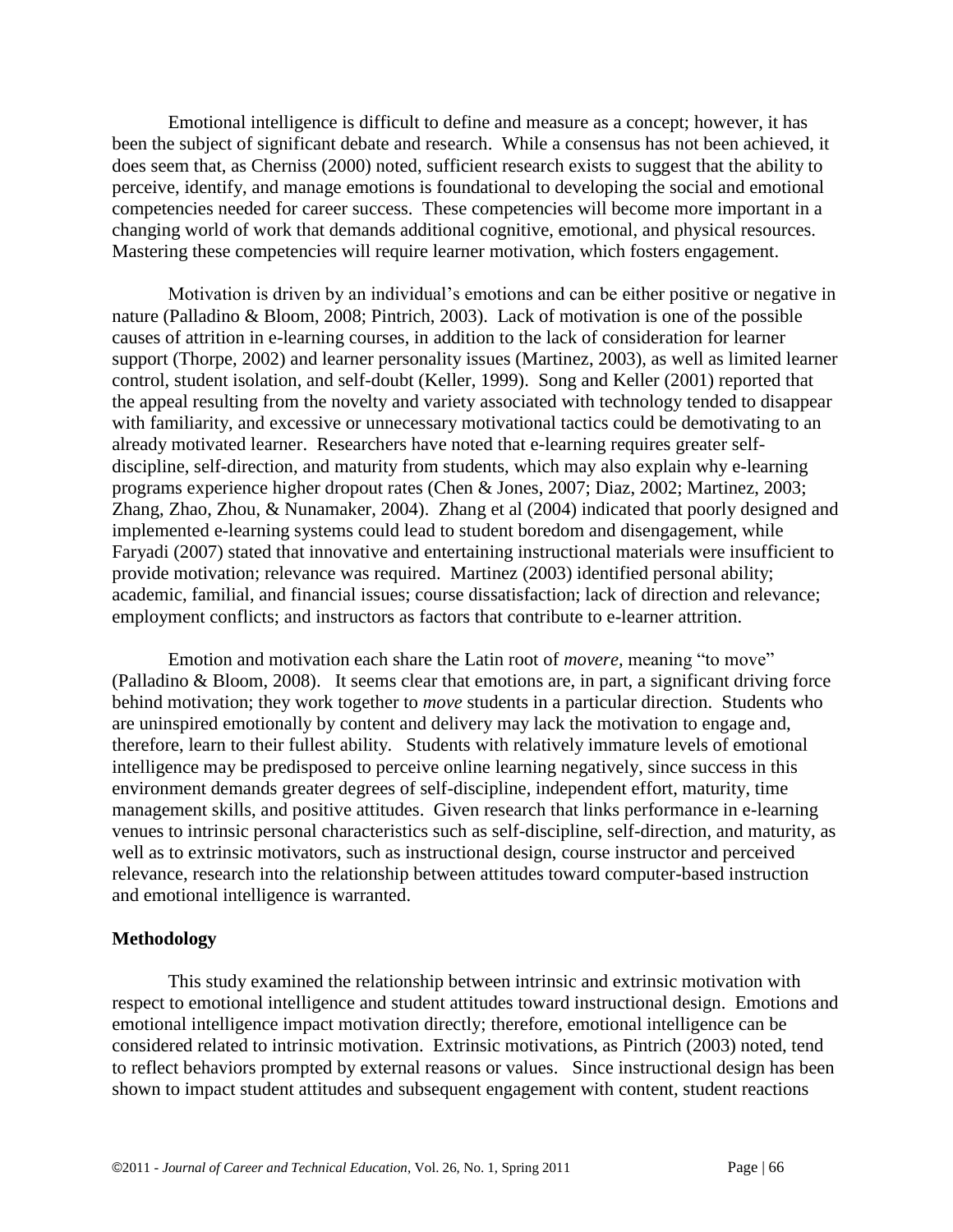toward instructional design methods could be considered related to extrinsic motivation. Given the potential of computers in contemporary society, an examination of these relationships in an e-learning design environment was justified.

#### **Theoretical Framework**

The theoretical frameworks supporting this study include Bar-On's competency-based model known as Emotional-social Intelligence (ESI) from the field of psychology, and Expectancy-value Theory as originally proposed by Vroom (2005), adapted by Porter and Lawler, and operationalized by Keller (1983). ESI was grounded in research encompassing inter- and intrapersonal intelligence, social intelligence and socially competent behaviors, and research into the ability to recognize emotions (Bar-On, 2006).

Bar-on's Emotional Quotient Inventory (EQ-i) was developed to measure ESI. It is a 133 item self-report questionnaire designed to examine five scales including (a) intrapersonal, (b) interpersonal, (c) adaptation, (d) stress management, and (e) general mood (McEnrue & Groves, 2006). Research suggests that the instrument possesses good reliability, validity, and predictive ability (Bar-On, 2006; Cherniss, 2004; Dawda & Hart, 2000; Dulewicz, Higgs, & Slaski, 2003). However, some researchers argue that there is little support for the claim that ESI could predict academic, life, and employment achievement (Newsome, Day, & Catano, 2000; Van Rooy & Viswesvaran, 2004), and note that it may be more effective at measuring personality traits (O'Connor & Little, 2003). There has been much discussion about the utility of emotional measures, such as the EQ-i; however, given that the instrument does possess adequate validity (Parker, Creque, et al., 2004; Parker, Summerfeldt, Hogan, & Majeski, 2004), it was possible that these issues could merely reflect the complexity involved in the conceptualizing and measuring emotional intelligence as suggested by Cherniss (2004).

The EQ-i scores were used solely to divide the sample population into groups of high and low emotional intelligence; therefore, the 51-item short version, EQ-i:S, was deemed adequate. It focuses upon four key dimensions of the EI construct: intrapersonal, interpersonal, adaptability, and stress management abilities. The reliability coefficients of the total EQ score (short version) range from 0.91-0.93 for males and 0.92 for females across all age groupings. The standard error of measurement for people between 16-29 years of age is 1.58 for males and 1.60 for females (Bar-on, 2002). Following are question examples reprinted with the permission of the instrument administrator:

- My approach in overcoming difficulties is to move step by step.
- It's hard for me to make decisions on my own.
- Before beginning something new, I usually feel that I'll fail.

Expectancy-value theories fall within the classification of growth theories of motivation, arguing that behaviors are motivated according to an expectancy of success in relation to the perception of value. Expectancy-value Theory, as originally posited by Vroom, holds that outcomes may possess inherent valence or else derive valence from perceived utility (Vroom, 2005). Porter and Lawler's variant of Vroom's theory was the driving concept for Keller's Model of Motivational Design, links persons' motivations to engage in an activity with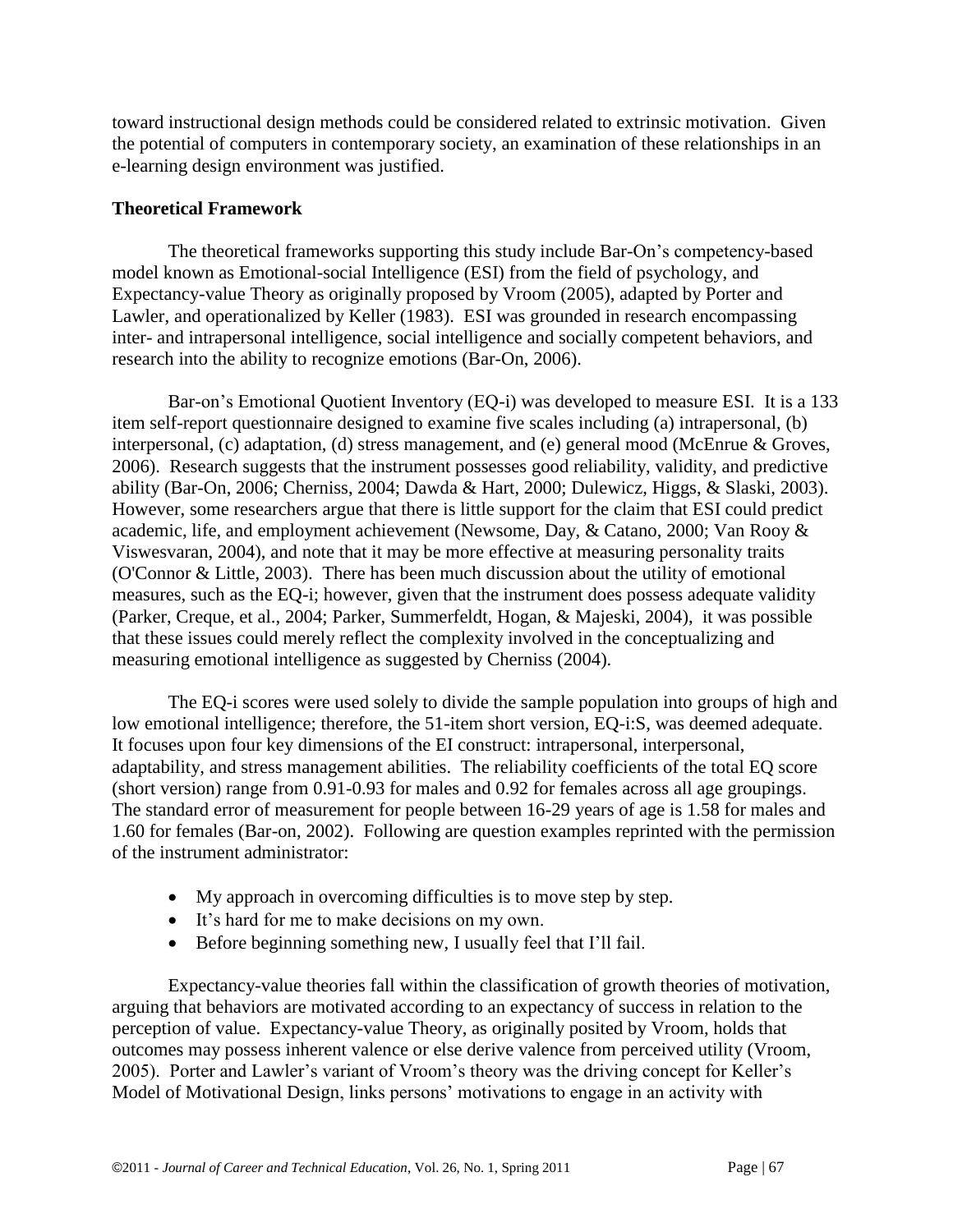perceptions of how it matches their personal needs (value), and the degree to which they expect to succeed (expectancy) (Keller, 1983). Keller's model, commonly referred to as ARCS, asserts that four general requirements must be satisfied to motivate people to learn: **A**ttention, **R**elevance, **C**onfidence, and **S**atisfaction.

Research supports the use of Keller's Model of Motivational Design for computer-based instructional design (Huang, Diefes-Dux, Imbrie, Daku, & Kallimani, 2004; Song & Keller, 2001); however, with some contextual adjustments (Huang, et al., 2004). Research has found that student motivation, performance, and self-directed learning can be effectively improved when systematically designed around the ARCS model (Gabrielle, 2003), and that the model does offer a feasible approach to examining students' motivational issues related to computerbased instruction (Huang et al, 2004). Keller's Instructional Material Motivational Survey (IMMS) was designed to examine extrinsic motivations associated with self-directed, computerbased instructional design. The IMMS is a post-treatment, self-report survey that is situationalspecific and designed to measure a "student's motivational reactions to self-directed instructional materials" (Keller, 2006). Following are question examples reprinted with permission of the instrument's author:

- This material was more difficult to understand than I would like for it to be.
- Completing this lesson successfully was important to me.
- This lesson was not relevant to my needs because I already knew most of it.

The IMMS is scored on four subscales and one total scale with a minimum response of 36 and a maximum response of 180 (Keller, 2006). Keller (2006) reported that the IMMS has internal consistency reliability estimates for each scale: Attention, 0.89; Relevance, 0.81; Confidence, 0.90; Satisfaction, 0.92; and Total Scale, 0.96; therefore, the instrument was considered to possess adequate reliability.

#### **Research Questions**

This was a descriptive study designed to explore the relationship between students' emotional intelligence and their acceptance of materials and methods delivered in computerbased contexts. The following research questions were, therefore, posited for this study:

- 1. Is there a significant  $(p < 0.05)$  positive relationship between EQ-i scores and IMMS scores for postsecondary students identified with high emotional-social intelligence (HEQ) in the non-linear, unstructured computer-based instructional method (HCBI)?
- 2. Is there a significant  $(p < 0.05)$  negative relationship between EQ-i scores and IMMS scores for postsecondary students identified with low emotional-social intelligence (LEQ) in the non-linear, unstructured computer-based instructional method (HCBI)?
- 3. Is there a significant  $(p < 0.05)$  positive relationship between EQ-i scores and IMMS scores for postsecondary students identified with low emotional-social intelligence (LEQ) in the linear, structured computer-based instructional method (LCBI)?
- 4. Is there a significant  $(p < 0.05)$  negative relationship between EQ-i scores and IMMS scores for postsecondary students identified with high emotional-social intelligence (HEQ) in the linear, structured computer-based instructional method (LCBI)?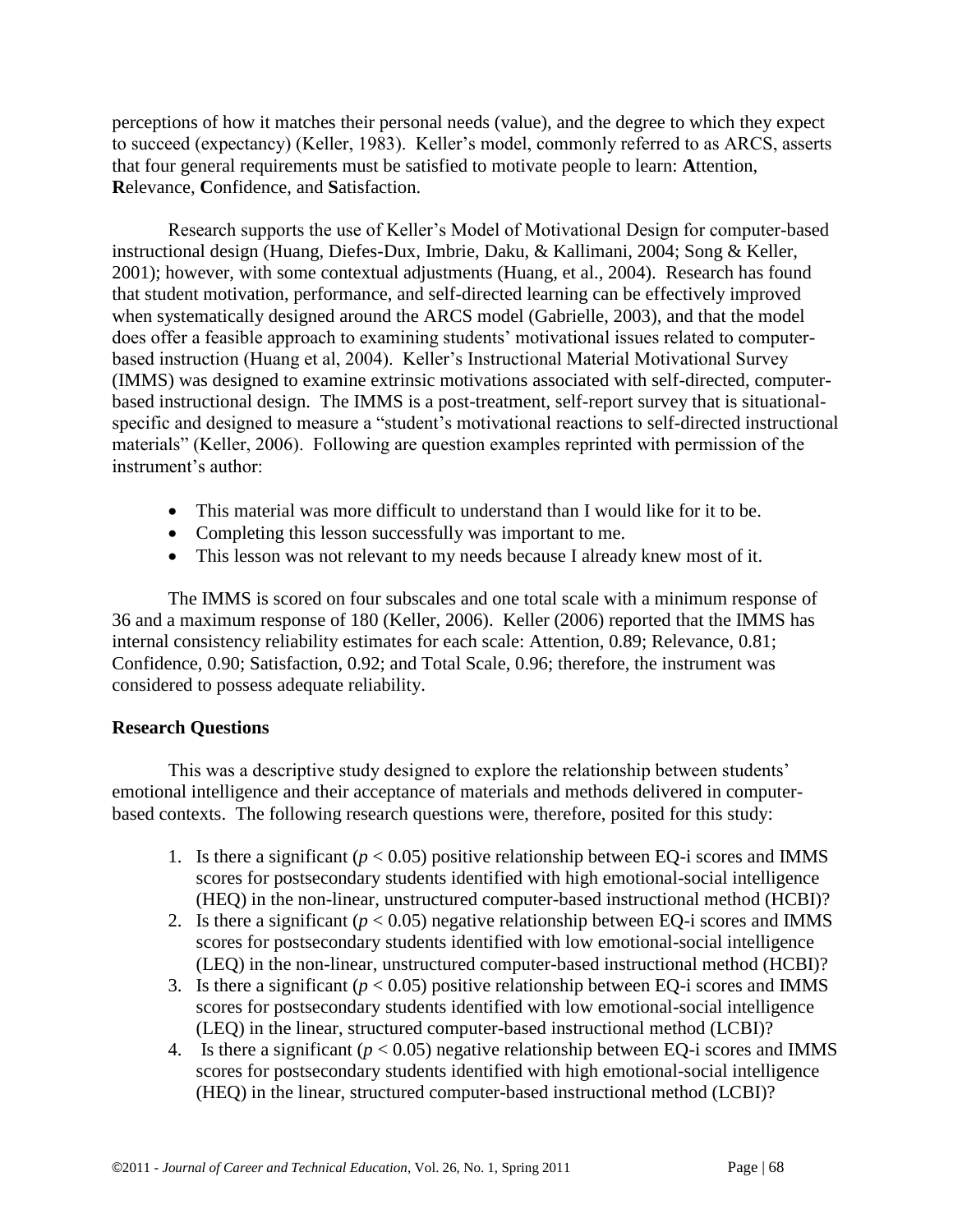#### **Population and Sample**

The population for this study was all hospitality students in one major Midwestern university. The sample was comprised of ninety-two students, predominantly sophomores and juniors, enrolled in a quantity food production course. The study was conducted twice, once in fall 2008 and again in spring 2009. Approximately one month prior to the instructional treatments, the EQ-i:S paper and pencil self-report instrument was administered.

The EQ-i:S response sheets were sent to Multi-Health Systems (MHS), the instrument administrator, for scoring. Scored data set reports were returned, identifying each respondent, age, gender, and item response patterns, as well as raw and standardized scores for each scale, and the total EQ score. Bar-On (2002) noted that the EQ-i:S uses standardized scores with a mean of 100 and standard deviation of 15. The results were grouped into 7 categories: (a) markedly high (130+), (b) very high (120-129), (c) high (110-119), (d) average (90-109), (e) low  $(80-89)$ , (f) very low  $(70-79)$ , and  $(g)$  markedly low (under 70). As Bar-On  $(2002)$  noted, these categories are guidelines and there may not be a meaningful difference between a standardized score of 119 and a standardized score of 120. In order to ensure a relatively even distribution of subjects by emotional intelligence level, the mean of the average grouping, 99.5, was used to divide subjects into groups of high (HEQ) and low (LEQ) emotional social intelligence. Students in each group were assigned proportionately and randomly to one of the three treatments: (a) lecture; (b) linear, structured CBI (LCBI); or (c) non-linear, unstructured CBI (HCBI). Students were not informed of their assigned group until the day of instruction.

#### **Data Collection**

Keller's IMMS survey was collected after each respective lesson and in a manner appropriate to the nature of the delivery. Participants in both the structured and unstructured CBI treatments were given a deadline to complete the lesson. Since a component of this research was intended to examine participants' self-discipline and ability to work independently, no other deadlines were specified. The study was conducted twice, in the fall of 2008 and in the spring of 2009.

All groups were exposed to parallel lessons grounded in the culinary topic of stocks, soups, and sauces, pragmatic foundational content introduced during this required course. Specific learning objectives of this course involved fundamental cooking methods, culinary terminology, and related basic food handling skills. An Institutional Review Board (IRB) educational exemption was approved for this study. Students were not rewarded in any manner for their participation. They were, however, assured of confidentiality and informed that the content would be assessed as a regular part of the course.

Lesson content was refined from a pilot test conducted with a convenience sample of students enrolled in a prior semester's course. The lesson was developed in accordance with Keller's ARCS principles utilizing slides, videos, prior course content, and assigned textbook readings, and distributed to two professional chefs for examination of content accuracy and clarity. Expert feedback was used for revision, after which a pilot test was conducted.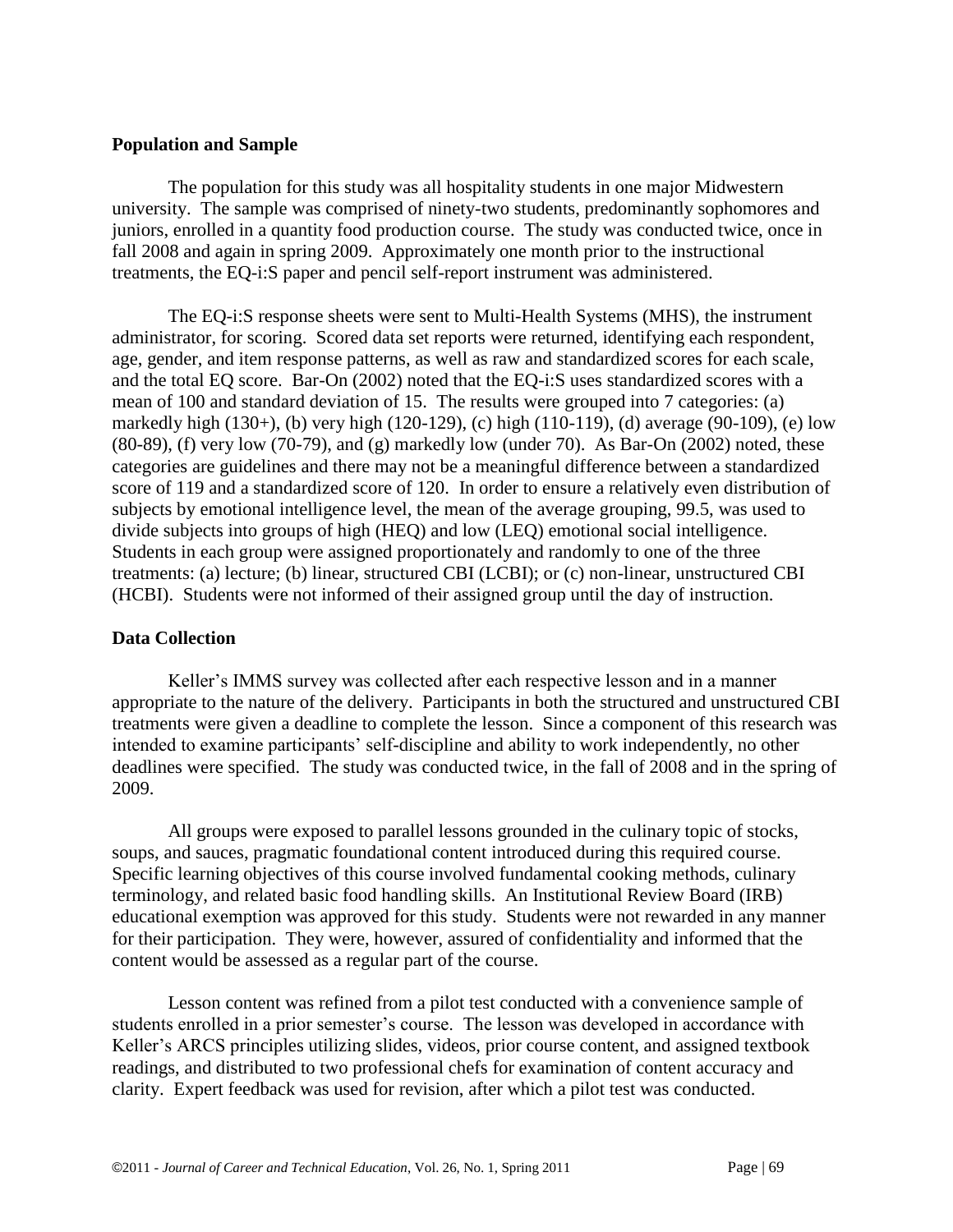Following the pilot test, students were surveyed on the presentation's effectiveness. This feedback was used for final revisions, after which the lesson was considered complete and adequate, and used as the basis for the two forms of computer-based delivery.

Two instructional strategies were examined in this study: (a) linear, structured CBI (LCBI); and (b) non-linear, unstructured CBI (HCBI). Two forms of CBI were used to examine whether attitudes toward computer-based, self-directed instruction varied with the nature of the delivery method.

The second group experienced a linear, structured form of CBI (LCBI) consisting of the same PowerPoint presentation. This presentation most closely resembled a lecture except for the fact that it was hosted online and available asynchronously. Each slide was timed and synchronized with audio elaboration, and packaged as an online lecture. Students in the LCBI group could only move back and forth through the presentation until the point where they began the review quiz (see Figure 1). A corresponding handout was provided and also posted online for downloading, if desired. Once the review quiz was completed, students were directed to complete the IMMS online survey.





*Figure 1.* Computer-based Instructional Page Screenshots

The second group experienced a non-linear, unstructured form of CBI (HCBI), formatted as an interactive computer-based tutorial. Using the same content from the LCBI tutorial, the material was broken into distinctive interactive components that encouraged students to freely move through the tutorial and self-determine the nature and makeup of their own lesson. For example, a student could choose to begin with a module of terminology, or alternatively, the video module, and they could repeat any module (see Figure 1). A corresponding handout was provided and available online. Once the review quiz was completed, students were directed by hyperlink to the IMMS online survey.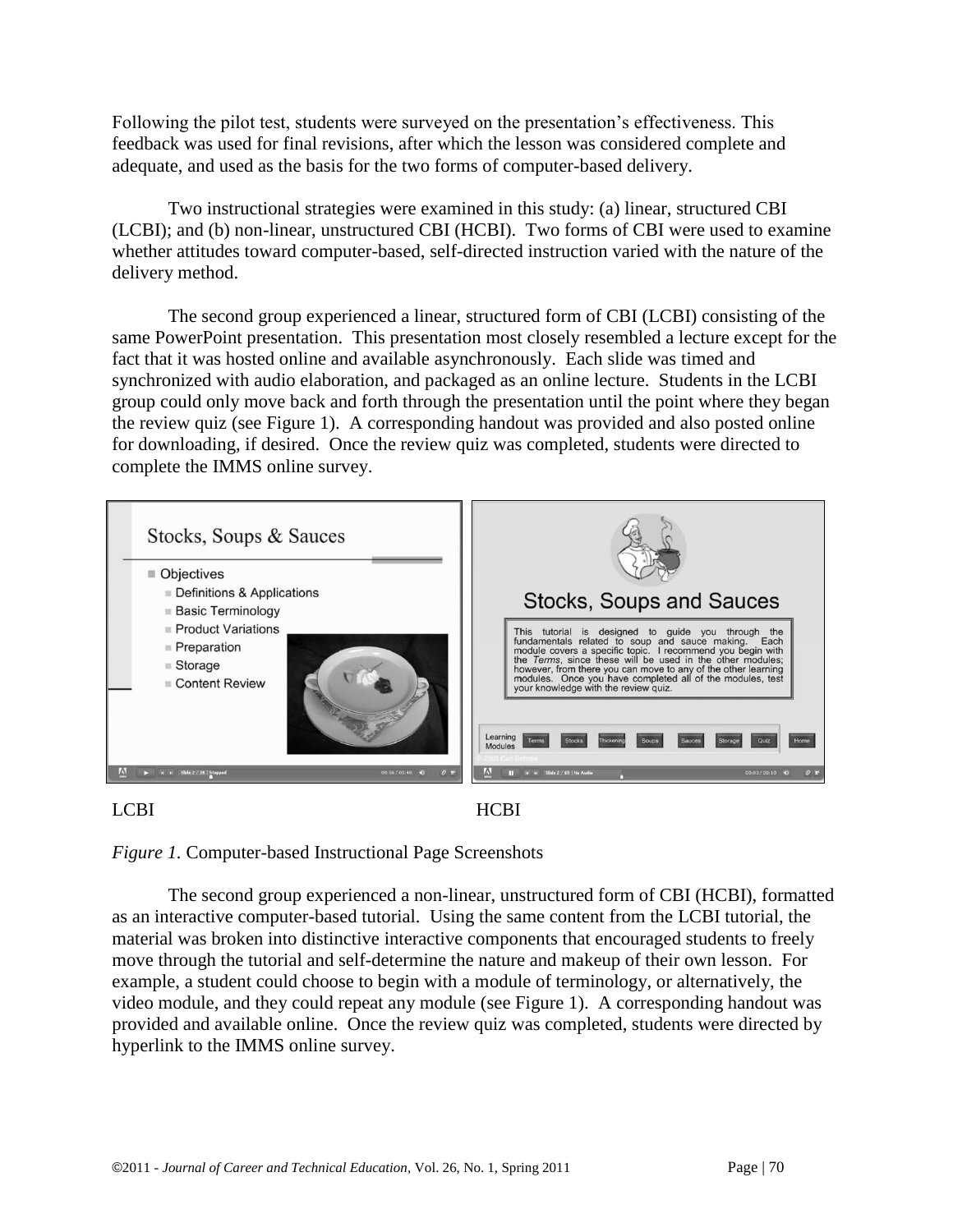Students assigned to each CBI group were escorted to labs equipped with Internet-ready computers and audio headsets. Coordinators demonstrated how to access and operate the instructional module, after which the students were released. Those who desired to proceed with the lesson were free to do so. Those who desired to depart and complete the lesson later were also free to do so in accordance with the asynchronous, self-directed nature of computer-based instruction. Both groups commenced simultaneously and viewed a short video designed to generate interest and gain the students' attention, as recommended by Keller.

## **Data Analysis**

For purposes of data analysis, the variables included the EQ-i and IMMS scores. Students were divided by high and low emotional intelligence as measured by the EQ-i, and then assigned randomly to a group. The groups included structured CBI (LCBI) and self-directed CBI (HCBI). The IMMS data were collected after each group completed the respective delivery method. The data were compiled into appropriate formats for statistical analysis. All analyses were conducted using SAS® Systems software.

Chi-square was used to verify the independence of the data and provide a basic overview of the sample. ANOVA procedures examined differences in attitudes towards instructional method. Potential relationships between attitudes and emotional intelligence scores were examined via correlation, and regression techniques were used to determine the size, strength and direction of any relationships.

## **Findings**

The focus of this study was to determine if students with high emotional-social intelligence (HEQ) demonstrated a preference for non-linear, unstructured computer-based instruction (HCBI). The underlying assumption was that students would possess greater abilities with respect to self-discipline, persistence, time management skills, and positive attitudes, abilities that have been related to success in computer-based instructional environments (Aragon, Johnson, & Shaik, 2002; Diaz, 2002; Martinez, 2003; Powell, Conway, & Ross, 2007). Conversely, this study also intended to determine if students with low emotional-social intelligence (LEQ) demonstrated a preference for the linear, structured computer-based instructional method (LCBI). The underlying assumption was that students would possess lesser degrees of those same intrinsic abilities and would, therefore, be less confident and positive when exposed to methods that require learners to self-determine the direction, nature, and scope of instruction.

One hundred fifty-eight students were enrolled in the course over the two semesters. Of these, 92 participated and fully completed the study. Additionally, there were several issues of response bias associated with the EQ-i:S that required the elimination of six students. Adjustment resulted in a combined sample size of 86 students, with 64 females and 22 males distributed through the two instructional groups (see Table 1).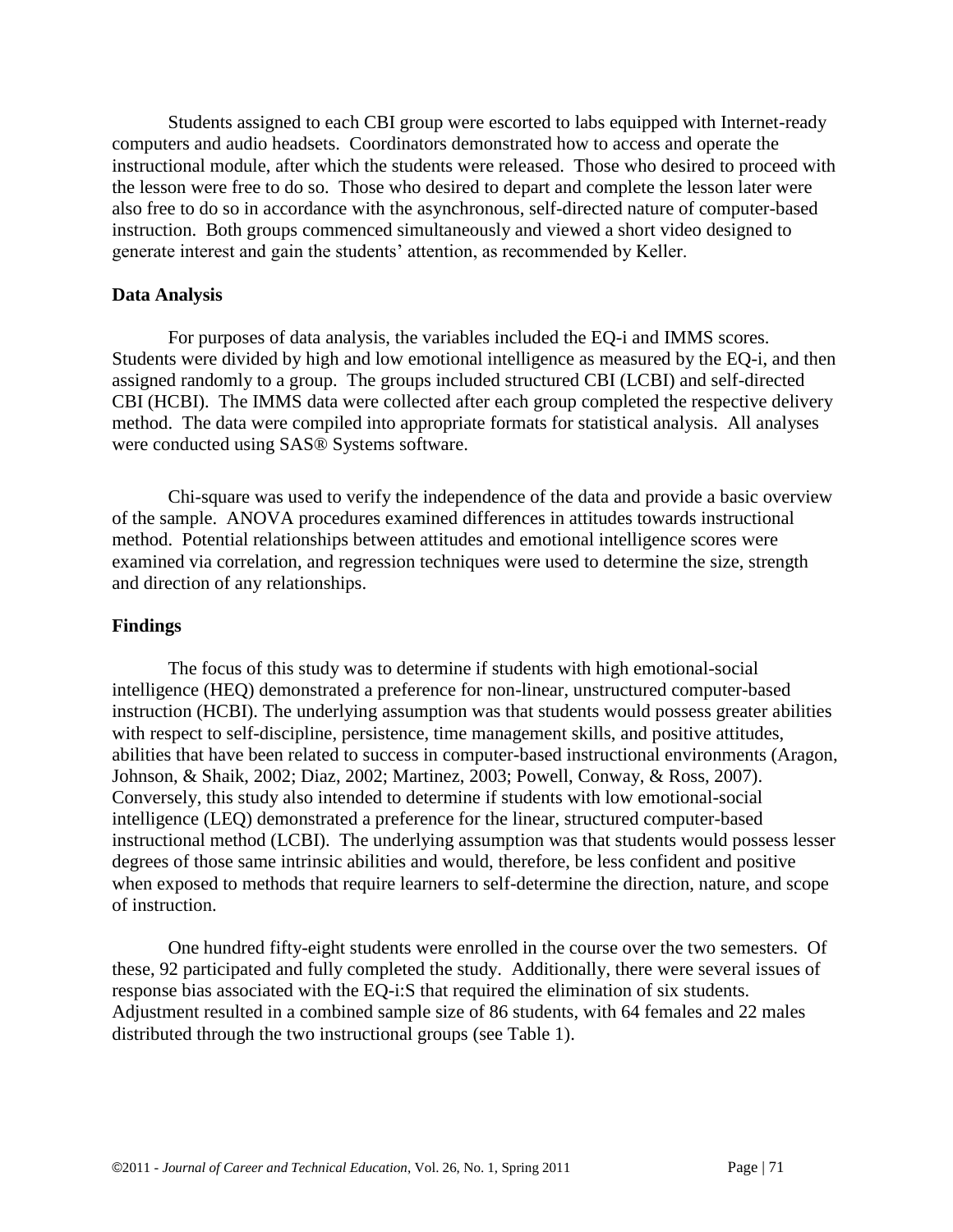#### **Table 1**

#### *Sample Distribution by Gender and Instructional Group*

| Instruction                                     | Female                                                            | Male                                                                              |
|-------------------------------------------------|-------------------------------------------------------------------|-----------------------------------------------------------------------------------|
| LCBI $(n=45)$                                   | $N = 31$<br>Mean $ESI = 104.16$ $(SD = 8.51)$                     | $N = 14$<br>Mean $ESI = 95.29$ $(SD = 10.21)$                                     |
|                                                 |                                                                   | Mean IMMS = 125.84 ( $SD = 23.07$ ) Mean IMMS = 119.79 ( $SD = 19.70$ )           |
| $HCBI(n=41)$ N = 33                             | Mean ESI = 100.64 $(SD = 15.04)$ Mean ESI = 103.63 $(SD = 14.38)$ | $N = 8$<br>Mean IMMS = 129.48 ( $SD = 16.89$ ) Mean IMMS = 138.5 ( $SD = 19.89$ ) |
| Note.<br>$\mathbf{r}$ $\mathbf{r}$ $\mathbf{r}$ |                                                                   |                                                                                   |

HCBI = Non-linear, Unstructured Computer-based Instruction. LCBI = Linear, Structured Computer-based Instruction. ESI = Total Emotional-social Intelligence Score IMMS = Total Instructional Materials Motivational Survey Score

#### **Relationship between Attitude and Emotional-social Intelligence**

Chi-square analyses indicated that 60.47% (n=52) of the sample possessed average to high emotional-social intelligence (HEQ) and 39.53% (n=34) of the sample possessed low to average emotional-social intelligence (LEQ) (see Table 2). The Chi-square value of 0.1219 (*p* = 0.7270) revealed that there were no differences between the frequencies for emotional-social intelligence, indicating adequate randomization between instructional groups. Frequency comparison of emotional-social intelligence by gender was also not significant  $X^2(1, N = 86) =$ 1.3544,  $p = 0.2445$ , meaning there were no significant differences between high and low emotional-social intelligence by gender as distributed between instructional methods, confirming adequate randomization.

Chi-square analyses validated the data in terms of independence; however, they also highlighted the unequal cell sizes, with more females than males, and more students with average-high, emotional-social intelligence (HEQ) than those of low-average (LEQ) classification. Therefore, it was necessary to further validate the data in terms of assumptions of normality and homogeneity of variance. When examined by instructional method, emotionalsocial intelligence and attitude scores appeared normally distributed. These distributions were verified by the Shapiro-Wilk test for normality, which were not significant at the *p* = 0.05 level of significance. However, when the data were further subdivided by instruction and gender, it appeared that the attitudes of females assigned to the non-linear computer-based instruction group (HCBI) were not normally distributed ( $w = 0.927$ ,  $p = 0.028$ ). This was likely the result of influential outliers, in contrast to the other groups and gender, which were normally distributed. When emotional-social intelligence was examined by instruction and gender, scores appeared normally distributed, as verified by the Shapiro-Wilk test for normality.

Overall, the data satisfied the assumptions of independence and normality. However, the assumption of normality may be impaired when subdividing the data. Assumptions pertaining to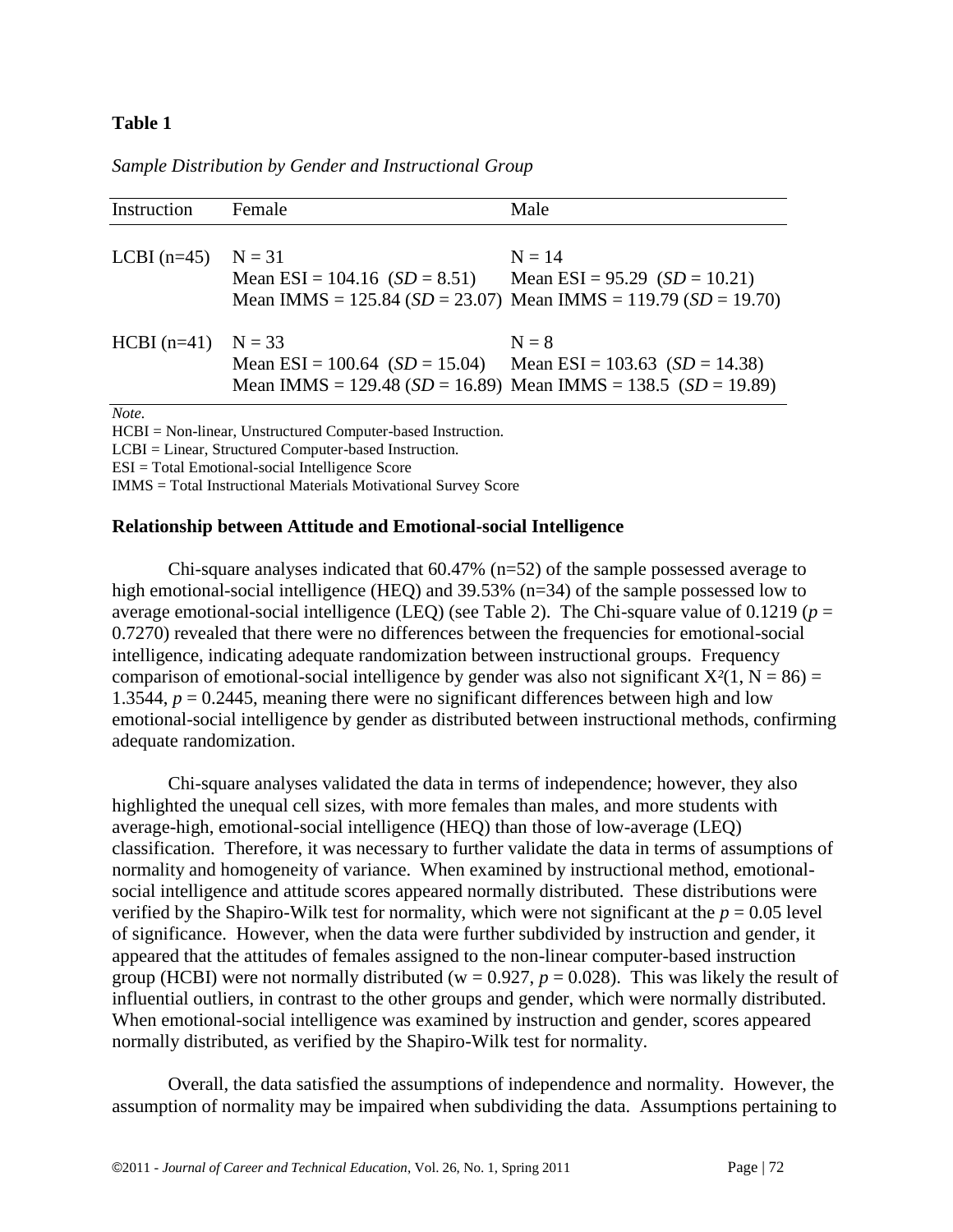variance were assessed using Levene's test for homogeneity of variance and with residual plots during regression. Deviations from the assumptions could be due to the unbalanced nature of the sample especially when examined by gender and instruction, as well as potential outliers. Due to the sample's unbalanced nature, the general linear model (GLM) process with the Tukey-Kramer adjustment for multiple comparisons was considered appropriate for examining differences.

The purpose of this study was to examine potential relationships between emotionalsocial intelligence and attitudes toward computer-based instruction. Since ANOVA detected no significant differences,  $F(1, 84) = 1.75$ ,  $p = 0.190$ , between male and female emotional-social intelligence, further examination of the data subdivided by gender was deemed unnecessary and unlikely to yield useful or reliable data. The most relevant and reliable analyses were those concentrating on instructional method and emotional-social intelligence, because they directly addressed the research questions.

Preliminary analyses suggested the possibility of outliers on both the y-axis (leverage points) and on the x-axis (outliers); therefore, the robust regression procedure using the LTS estimate was applied to confirm the presence of influential observations (Chen, 2002). Robust regression identified four leverage points and one outlier within the HCBI group, and two leverage points within the LCBI group. Interestingly enough, six of the seven observations were from students who had been identified as having emotional intelligence below the mean (99.5) total score of Bar-On's average category (LEQ). The seventh observation had a total ESI score of 104, just marginally above the 99.5 breakpoint. The presence of outliers can unduly influence the overall results. Specifically, correlation coefficients are very susceptible to outliers with respect to small sample sizes (Cody & Smith, 2006). Therefore, it was decided to examine the key analyses excluding outliers and leverage points, thus reducing the overall sample size by seven, with the understanding that this was a study limitation.

One-way ANOVA of attitude towards computer-based instruction indicated that differences in mean attitude between linear (LCBI) and non-linear (HCBI) computer-based instructional methods was significant,  $F(1,75.34) = 4.01$ ,  $p = 0.0489$ . Graphs of attitude by instructional method revealed a greater dispersion in the LCBI group. This suggested that the interactive, HCBI form of computer-based instruction was received more positively than the linear, structured form of computer-based instruction (LCBI) (see Table 2).

# **Table 2**

*Summary of Results* 

ANOVA of Attitudes towards Instruction Type (LCBI / HCBI)

 $F(1, 75.34) = 4.01 p = 0.0489$ 

Correlation of Maturity and Attitude

HCBI  $r_s(34) = 0.0725$ ,  $p = 0.6745$ LCBI  $r_s(41) = 0.1296$ ,  $p = 0.4075$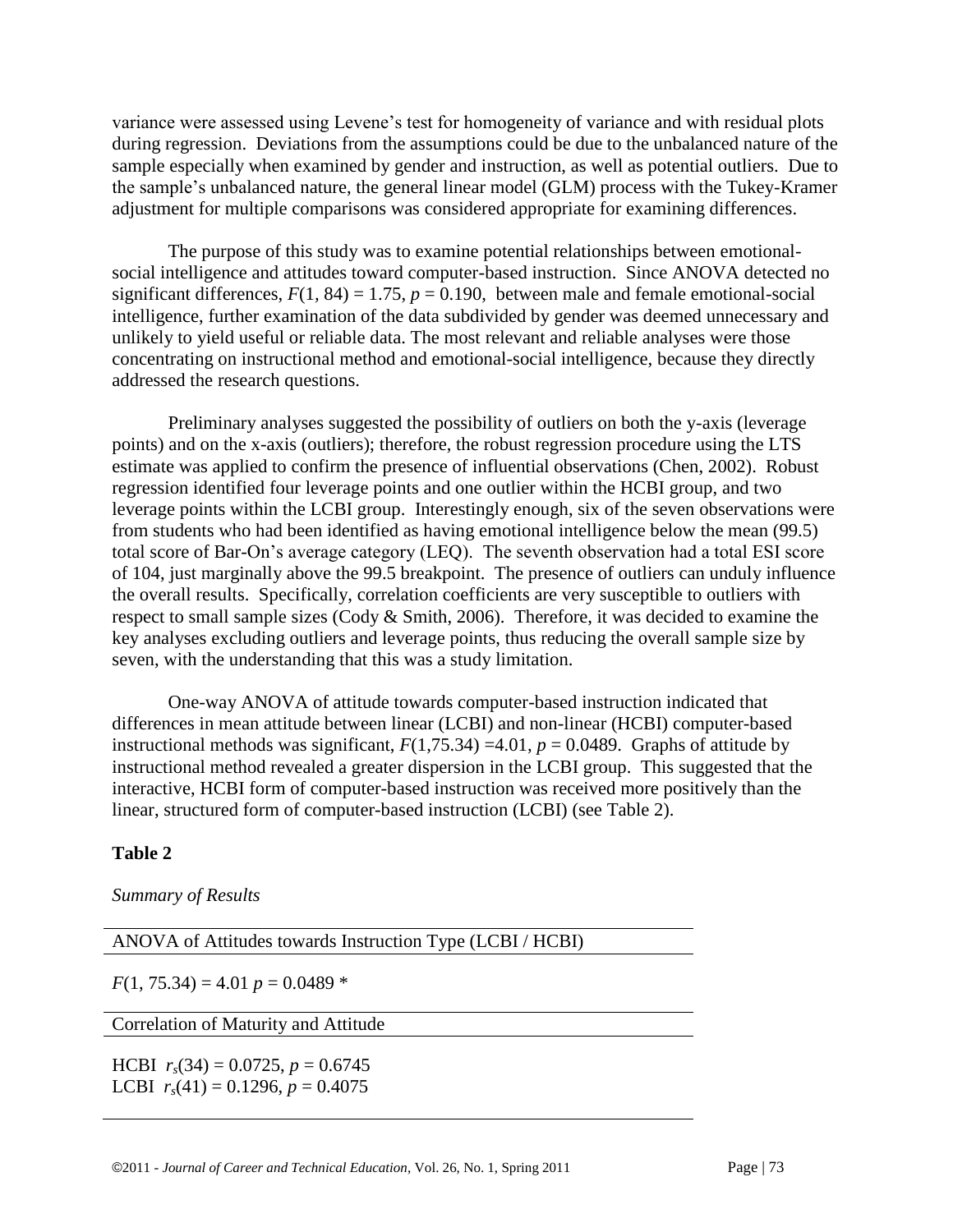Correlation of Maturity and Attitude by Instruction and Emotional Category

HEQ/HCBI  $r_s(21) = -0.0563$ ,  $p = 0.7985$ LEQ/HCBI  $r_s(11) = -0.6740$ ,  $p = 0.0115$  \* HEQ/LCBI  $r_s(26) = 0.0903$ ,  $p = 0.6477$ LEQ/LCBI  $r_s(13) = 0.3801$ ,  $p = 0.1622$ 

Regression of ESI on Attitude by Instruction Type and Emotional Category

HEQ/HCBI  $R^2 = 0.0005$ ,  $F(1, 21) = 0.01$ ,  $p = 0.9185$ LEQ/HCBI  $R^2 = 0.4051$ ,  $F(1, 11) = 9.00$ ,  $p = 0.0121$  \* HEQ/LCBI  $R^2 = 0.0102$ ,  $F(1, 26) = 0.27$ ,  $p = 0.6087$ LEQ/LCBI  $R^2 = 0.1295$ ,  $F(1, 13) = 1.93$ ,  $p = 0.1876$ 

Regression of Maturity on Attitude for Combined Groups

 $R^2 = 0.02 F(1, 77) = 1.49, p = 0.2265$ 

Regression of Maturity on Attitude

HCBI  $R^2 = 0.00 F(1, 34) = 0.05, p = 0.8329$ **LCBI**  $R^2 = 0.04 F(1, 41) = 1.69$ ,  $p = 0.2011$ 

\* Significant at  $p < 0.05$ 

Examination of attitudes toward respective instructional methods for each emotionalsocial intelligence category (HEQ/LEQ) identified no significant differences in means; however, graphs revealed that most of the variance in attitude within the LCBI group stemmed from the LEQ student responses. The fact that there were no significant differences between student attitudes toward respective computer-based instructional methods suggested that students perceived the two computer-based instructional methods to be equivalent with respect to their motivational nature as measured by Keller's IMMS. The graphs revealed a more consistent and positive response to the HCBI method in general, and a greater disagreement among LEQ students in the LCBI method.

Using total EQ scores and total IMMS scores as continuous variables allowed an examination of potential correlations. Given that normality and variance assumptions were marginal as the data were subdivided, it was decided that the data would be treated as nonparametric data and that Spearman correlation coefficients would be most appropriate. Again, the data were examined overall, and then by instructional method and emotional category.

Examination by instructional group and emotional category found a significant correlation. Students classified as low-average in terms of emotional-social intelligence (LEQ), who participated in the unstructured, non-linear computer-based lesson (HCBI), reported a significant, and moderate negative correlation between emotional-social intelligence and attitude,  $r_s(11) = -0.6740$ ,  $p = 0.0115$ . No significant correlations were found for LEQ students in the LCBI method or for students classified as average-high emotional-social intelligence (HEQ) in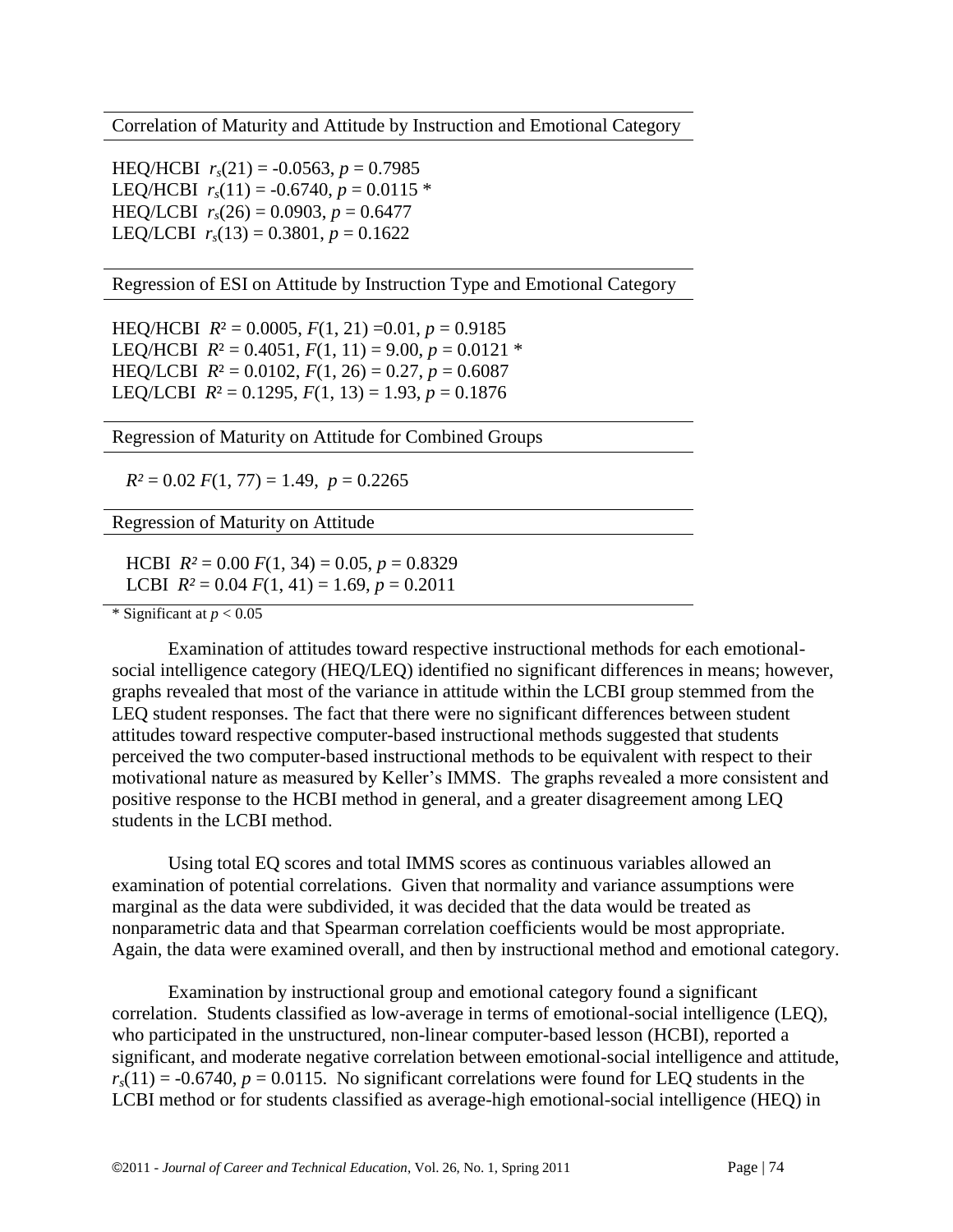either the LCBI or HCBI method. Correlation findings seemed to indicate that, in general, LEQ students were not favorably disposed towards the non-linear, unstructured form of computerbased instruction (HCBI). However, these results need to be considered with caution given the sample size variations and the small correlation coefficients.

Simple linear regression of emotional-social intelligence and attitude for each emotional category and instruction confirmed the correlation finding for LEQ students assigned to the HCBI method,  $R^2 = 0.4051$ ,  $F(1, 11) = 9.00$ ,  $p = 0.0121$ . The coefficient of determination revealed that over 40% of variance in attitude was explained by emotional-social intelligence. Further regression analysis did not reveal anything of significance (see Table 2).

It should be noted, however, that the data collected during the first round of the study was potentially compromised. On the day the study began, the online course management system experienced serious issues resulting in the system going offline throughout the day. This did not become apparent until the students were escorted to their respective computer labs for the instructional plan demonstration. As a result, the coordinators were unable to access or demonstrate the course materials, and the students could not log into the course management site to begin the instructional plan. Access was restored later that day; however, it can be assumed that student attitudes toward computer-based instruction might be depressed artificially as a result. For this reason, an ANOVA contrasting the means of students' attitudes in each instructional group between fall and spring was performed. The findings indicated that there was no significant difference between the mean attitudes of students from the two semesters *F*(1, 77)  $= 0.07$ ,  $p = 0.7949$ ; however, graphs suggested that there was greater dispersion in the fall scores, possibly reflecting student concerns resulting from the technological challenges.

The main question for this study was whether or not there were relationships between relative levels of emotional-social intelligence and attitudes toward two different forms of computer-based instruction. Analyses were inconclusive for HEQ students in either instructional method and LEQ students for the LCBI method; however, the negative correlation between LEQ student attitudes and emotional-social intelligence for the HCBI method was significant.

One final analytical procedure was used to directly address this question. Analysis of variance of the attitudes by emotional category were not significant, suggesting that there were no differences in the means for attitudes toward either form of computer-based instruction when examined by the emotional-social intelligence category (HEQ/LEQ). However, these results could be problematic given the issues related to unequal cell sizes, lack of equality of variance, and normality as the data were subdivided. Box plots suggest graphically such a relationship.

The box plot of attitude by emotional category for the HCBI method revealed that the means were not significantly different  $F(1, 34) = 1.90$ ,  $p = 0.1770$ ; the mean attitude for students with high emotional-social intelligence (HEQ) was higher with marginally less variance ( $N = 23$ ,  $M = 135.26$ ,  $SD = 15.67$ ) than for students with low emotional-social intelligence (LEQ) ( $N = 13$ ,  $M = 127.69$ ,  $SD = 16.11$ ), suggesting that HEQ students were slightly more favorably disposed towards the HCBI instructional method than were the LEQ students (see Figure 3).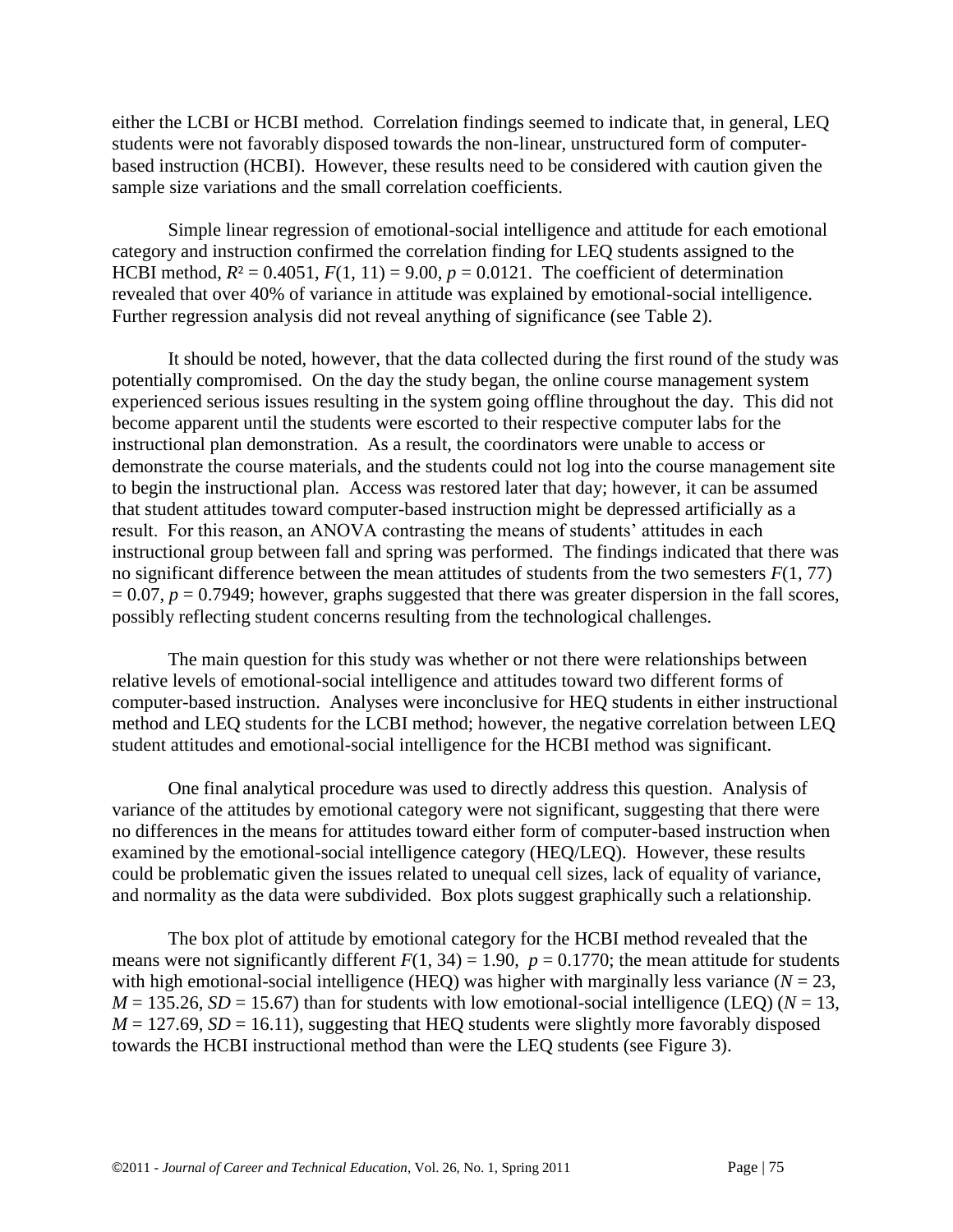





*Figure 3*. Box Plot of Means for Attitude towards Instructional Method by ESI

The box plot for the linear, structured computer-based instruction (LCBI) reflected the non-significant difference between the means for attitude  $F(1, 41) = 0.59$ ,  $p = 0.4467$ ; however, in this case, the mean for HEQ students was marginally higher  $(N = 28, M = 125.79, SD = 19.65)$ with almost significantly different variance according to Levene's test  $F(1, 41) = 3.59$ ,  $p =$ 0.0652 than the mean for LEQ students ( $N = 15$ ,  $M = 120.27$ ,  $SD = 27.05$ ). This suggested that students in either emotional category were equally inclined towards the LCBI method; however, HEQ students were more consistently disposed towards the LCBI method than the LEQ students who revealed a large degree of variation in their attitudes toward the LCBI method (See Figure 3).

Sorting the sample into categories of low-average and average-high emotional-social intelligence as measured by EQ-i:S was done to ensure an even distribution of emotional intelligence between both instructional methods. However, Bar-On (2002) divided the standardized scores into seven generalized categories ranging from Markedly low (below 70) to Markedly high (above 130). This scale was not used for this study because the distribution was so disparate. For example, the majority of the students were in the average category (score range 90-109,  $N = 55$ ), compared to the low category (score range 80-89,  $N = 3$ ) and very low category (score range 70-79,  $N = 1$ ). For this reason, it was decided that analyzing this sample using Bar-On's categories would not have yielded useful results.

#### **Conclusions, Implications, and Recommendations**

The purpose of this study was to examine the relationship between emotional intelligence and attitudes toward self-guided instructional materials of postsecondary students. The first research question focused on HEQ students assigned to the HCBI method. It was assumed that students possessing high levels of emotional-social intelligence would prefer this method due to its self-directed nature. The findings indicated that there was no significant relationship between emotional-social intelligence and attitude; however, the HEQ students were more favorably disposed towards the HCBI method than LEQ students. The answer to the first research question was, therefore, inconclusive.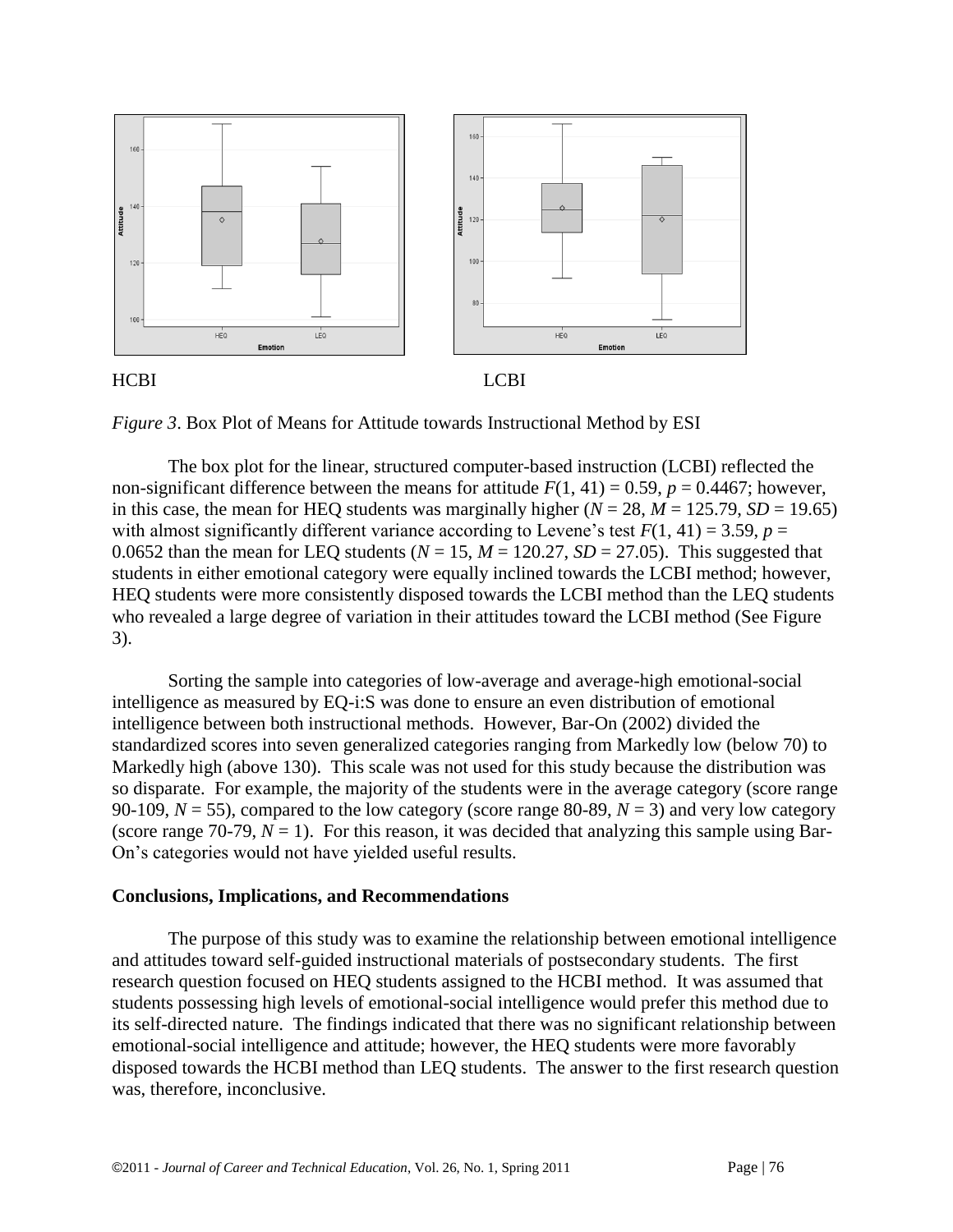The second research question addressed LEQ students in the HCBI method. The assumption was that students identified with low-average emotional-social intelligence would not prefer this method due to its self-directed nature. The findings indicated that there was a significant negative relationship between emotional-social intelligence and attitudes; therefore, it was concluded that LEQ students were disposed negatively towards the non-linear, unstructured method of computer-based instruction.

The third research question focused on LEQ students assigned to the LCBI method. The assumption was that these students would prefer this method because its structured nature eliminates the need to make decisions related to self-directed learning. The correlation was not significant; however, it was noteworthy that the correlation,  $r_s(14) = 0.3801$ ,  $p = 0.16$ , was the second strongest. The answer to the third research question was inconclusive.

The fourth research question examined the HEQ students assigned to the LCBI method. The assumption was that HEQ students, possessing higher levels of intrinsic abilities needed for success with e-learning, would not prefer this method because it did not permit them to determine the nature and makeup of their lessons. The correlation was not significant and suggested that HEQ students seemed to be equally accepting of either form of instruction.

There were two noteworthy findings. The first was the confirmation of the second research question that the attitudes toward non-linear, computer-based instruction for students identified as LEQ correlated negatively with their emotional-social intelligence scores. The second was that students, in general, indicated a preference towards the more interactive, nonlinear, unstructured form of computer-based instruction (HCBI). Additionally, the results seemed to indicate that HEQ students were more consistently and favorably responsive to either form of computer-based instruction; LEQ students expressed more variation in attitudes toward computer-based instruction in general, and HCBI instruction in particular. Lastly, there were a number of significant, but disparate findings and associations, as well as suggestive indications that seemed to justify further research.

Several issues related to sample size, variance, cell frequencies, and outliers were noted. Additionally, there were challenges associated with the failure of the course management system. Because of these constraints, it cannot be said that these conclusions presented an accurate description of relationships that may have existed between emotional-social intelligence and attitudes toward computer-based instruction. These issues could have compromised the data and subsequent results.

The results of this study reported that Bar-on's ES-i:S and Keller's IMMS instruments seemed to work as designed and confirmed that there were some differences with respect to perceptions of computer-based instruction based upon emotional-social intelligence. Yet, the limited conclusions for three of the four research questions inhibit any generalizations that may be drawn. Several implications emerged from the findings.

The first salient finding was the strong negative correlation between emotional-social intelligence and attitudes, influenced in part by LEQ students' IMMS responses related to satisfaction with the instructional method. As emotional-social intelligence abilities increased,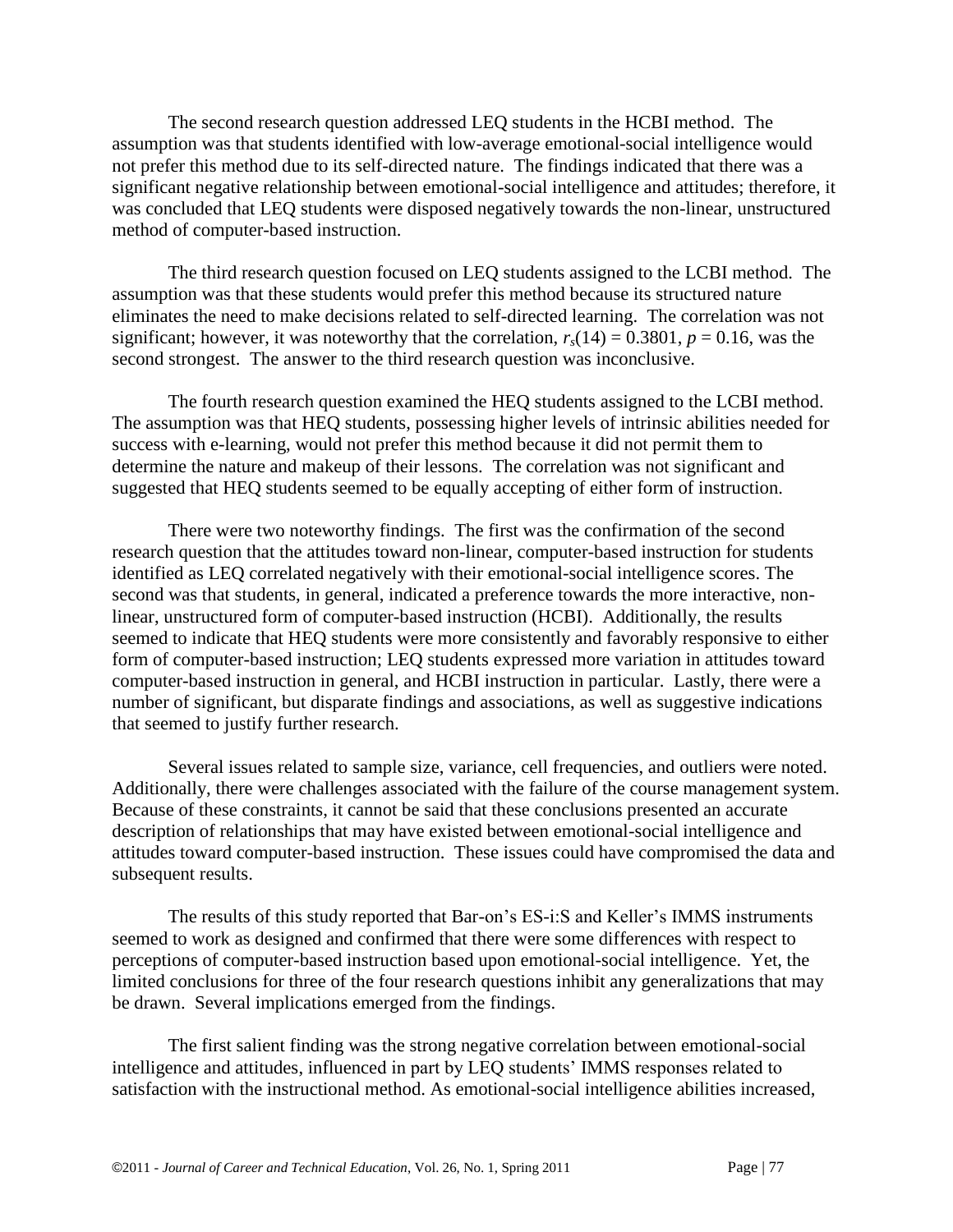students derived less satisfaction from the non-linear, unstructured form of computer-based instruction. Song and Keller (2001) noted that the appeal related to the novelty and variety associated with technology tended to disappear with familiarity. Concurrently, Bar-On (2006) noted that self-actualization required good problem solving skills and a strong sense of selfawareness. Therefore, it is possible that increasing levels of emotional-social intelligence could result in accelerated familiarity, and that as a person's abilities at self-awareness and problemsolving increase, their perception of the level of difficulty associated with the HCBI method could also increase. Both scenarios could theoretically foster the observed negative correlation with attitude towards non-linear, unstructured computer-based instruction. The implication is that students assessed in the low-average range of emotional-social intelligence may not thrive when exposed to unstructured forms of e-learning. Further research is warranted.

The second key finding was that students seemed to prefer the more interactive, nonlinear, unstructured form of computer-based instruction (HCBI), and was supported by research that concludes "full-featured treatments were superior to minimalist treatments" (Keller  $\&$ Suzuki, 2004, p. 235). This implies that instructors should avoid simply posting presentations on the Web and expecting students to learn. Interaction and stimulation, preferably adaptive in accordance with Keller and Suzuki's research (2004), is needed to prompt students' engagement with computer-based instructional materials. Qualitative feedback also suggested that the amount of content addressed by the lesson plan be organized into smaller components followed by reviews of key points. One student implied the audio slowed them down, because they had already read the material, while others implied that there were too many words on the pages and that they scrolled too fast on the videos. The implication is that students absorb written materials at different rates, and computer-based instruction needs to be designed with features that provide the learner control over the speed of presentation and ability to review content selectively.

Graphs suggested that students with average-high emotional-social intelligence (HEQ) seemed more positive and accepting of either computer-based form of instruction than students with low-average emotional-social intelligence (LEQ) but were unsubstantiated by the findings. Given the constraints, this conclusion needs further investigation. If established, the implication is that students could be assessed prior to instruction to determine their chances of success in a computer-based environment. This is a problematic implication for instructors. Requiring them to provide multiple forms of instruction to accommodate differing levels of emotional-social intelligence could be unrealistic. Doing so, however, would be in accordance with research that has indicated interpersonal learner support and learning styles must be integrated throughout course design (Gardner, 1999; Thorpe, 2002).

There were a number of limitations associated with this study. The first limitation related to the nature of descriptive studies, such as a correlational study. Correlational studies often attempt to "break down complex abilities and behavior patterns into simpler components (Gall, Gall, and Borg, 2003, p. 329). Simplifying complicated behaviors opens such research to the possibility of finding and misinterpreting significant associations (Best & Kahn, 2006). For this reason, conclusions must be considered with caution.

The second limitation was related to the sample and its unequal cell frequencies across most analyses. In order to achieve more reliable findings, it would be appropriate to limit the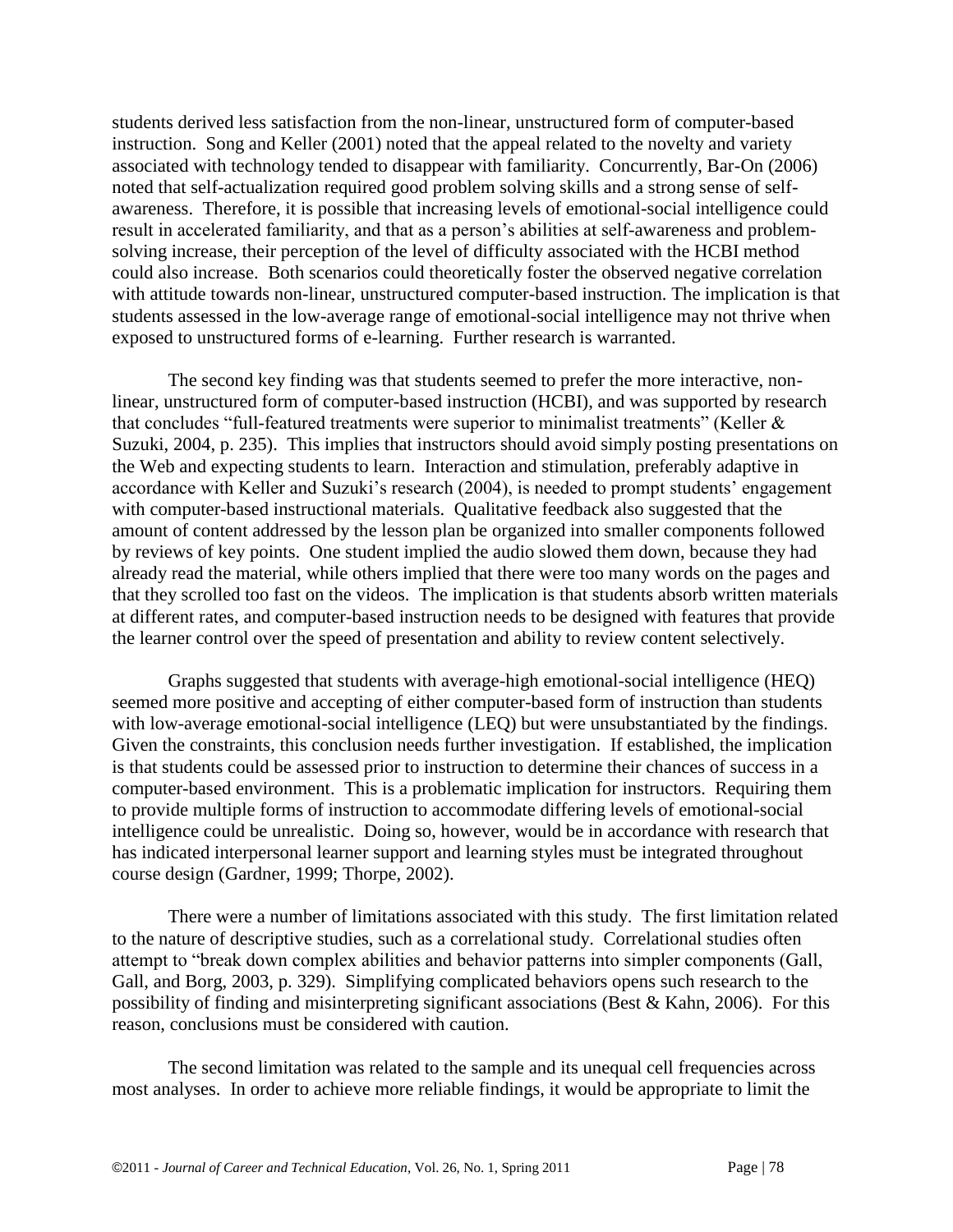subdivisions and expose students to one form of computer-based instruction, therefore, achieving a larger sample size. This is in accordance with Gall, et al., (2003), who noted that small sample size is often an issue in educational research, especially when subdividing the sample into groups, as was the case for this study. Their recommendation is to "consider comparing only the two most theoretically interesting or most promising treatments" (p. 388). Another limitation with the sample was the use of university students as the sample population. Students who attend college can be conceived as self-selected, in that they made a specific choice to accept the rigors associated with higher education. In this context, it is logical to assume that a student willing to make this choice is more likely to possess emotional-social intelligence in the averagehigh range, than a student who chooses not to apply or attend. Of course, this is a generalization; there can be many reasons why a student would choose not to attend college. However, selfselection could possibly explain why most of the ESI scores were in the average-high range.

The third limitation was related to the sample distribution of emotional-social intelligence (ESI) and the use of two categories (HEQ/LEQ) for analysis, which was quite limiting in terms of discrimination. Most of the students scored average-high ESI, driving the non-orthogonal nature of the data. When grouped using Bar-On's categories, however, there were insufficient numbers of students identified as markedly low, very low, or low for meaningful analysis.

The fourth limitation was found in the online, course management access challenges experienced in the fall. Unfortunately, this is a reality of computer-based instruction. Technology can and does occasionally fail resulting in situations beyond the instructor's control. Alternative scheduling and access plans need to be considered prior to implementation.

The fifth limitation pertained to the missing values and presence of outliers and leverage points. Often, this is unavoidable, especially in educational research, because of student issues such as absences, student choices (e.g., choosing not to provide gender or age data), or simply student carelessness and apathy toward the study. Unavoidable or not, incomplete, insincere, or missing measurements limit the validity of findings (Gall, et al., 2003).

The final limitations were found in the assessment instruments. The first relates to the self-report nature of both instruments, but especially the EQ-i:S. Self-reports are subject to potential biases due to a tendency by respondents to withhold embarrassing responses or to express socially acceptable responses, and the emotional involvement of the individual with his or her own problems are limitations of personality self-report measures (Best & Kahn, 2006). Secondly, emotional-social intelligence is a topic of significant debate with no clear consensus in the scientific community regarding the nature and extent of the concept.

The suggestion that students with average-high emotional-social intelligence (HEQ) seemed more positive and accepting of either computer-based form of instruction than students with low-average emotional-social intelligence (LEQ) was unsubstantiated by the findings. However, with respect to the limitations, further research should be conducted to determine, if indeed, such a conclusion is justified. In light of the limitations, conclusions, and implications of the study, the following recommendations are offered for future practice and research: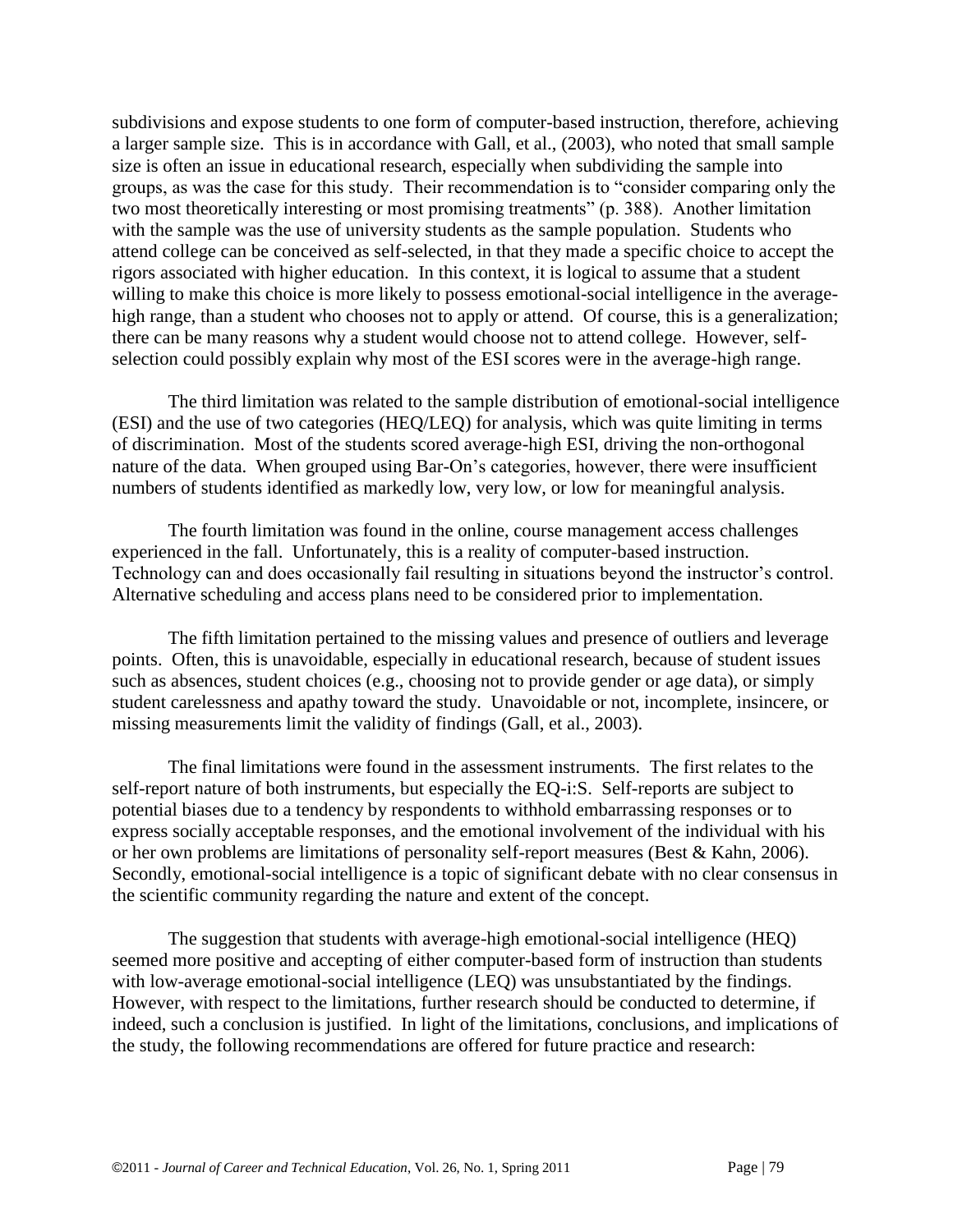- 1. The finding that students seemed to prefer the more interactive, non-linear, and unstructured form of computer-based instruction (HCBI), and the preference for the use of audio and video, provides direction for educators contemplating computerbased methods. Lessons should be interactive and incorporate high quality audio and video, with content organized into shorter, more discrete units with frequent reviews of key points.
- 2. Although many of the findings were inconclusive, the evidence suggested a possible association between emotional-social intelligence and attitudes toward computerbased instruction. The finding that students seemed to prefer the HCBI method over LCBI indicated that HCBI is likely the most promising method. Future studies should be conducted using the HCBI instructional method in accordance with Gall et al. (2003) who recommended using only the most promising treatment to limit subdivision of the sample. Furthermore, a one group pretest-posttest design as described by Gall et al (2003) could be applied. While normally not recommended due to issues of internal validity, the use of estimated gains from prior data can be substituted for a control-comparison design. This is sometimes done in educational venues, where restrictions exist that do not permit introducing different students within one class to varying forms of instruction. (Gall, et al., 2003).
- 3. The issues related to sample distribution by emotional-social intelligence made it difficult to effectively analyze the data. Using two categories (HEQ/LEQ) did not provide sufficient discrimination; however, using Bar-On's seven categories subdivided the sample to such a degree that analytical procedures were ineffective. Since Bar-On (2002) noted that his groupings are not absolute rules, dividing ESI scores into four categories (low, low-average, average-high, high) might be more realistic and discriminating, and is recommended.
- 4. Using university students as a sample can be problematic in that a university's selection process could, in fact, exclude students of low-average emotional-social intelligence. Future research should include and examine other populations, perhaps at the secondary school level, where emotional-social intelligence is being cultivated. However, a different version of the EQ-i instrument would be required, since it is designed for adults (Bar-On, 2002).

Clearly, students are driven by intrinsic motivators, such as emotion, and extrinsic motivators, such as instructional design. Concurrently, computer-based technology and instruction have become integral parts of American society and education. Therefore, identifying and associating individual intrinsic motivators, such as emotional intelligence, with corresponding extrinsic motivators, such as appropriately designed computer-based instruction, would be a step forward in the process of engaging students with relevant educational content and preparing them for success. Future research studies that focus on identifying optimal methods for designing and delivering computer-based instruction are needed.

#### **REFERENCES**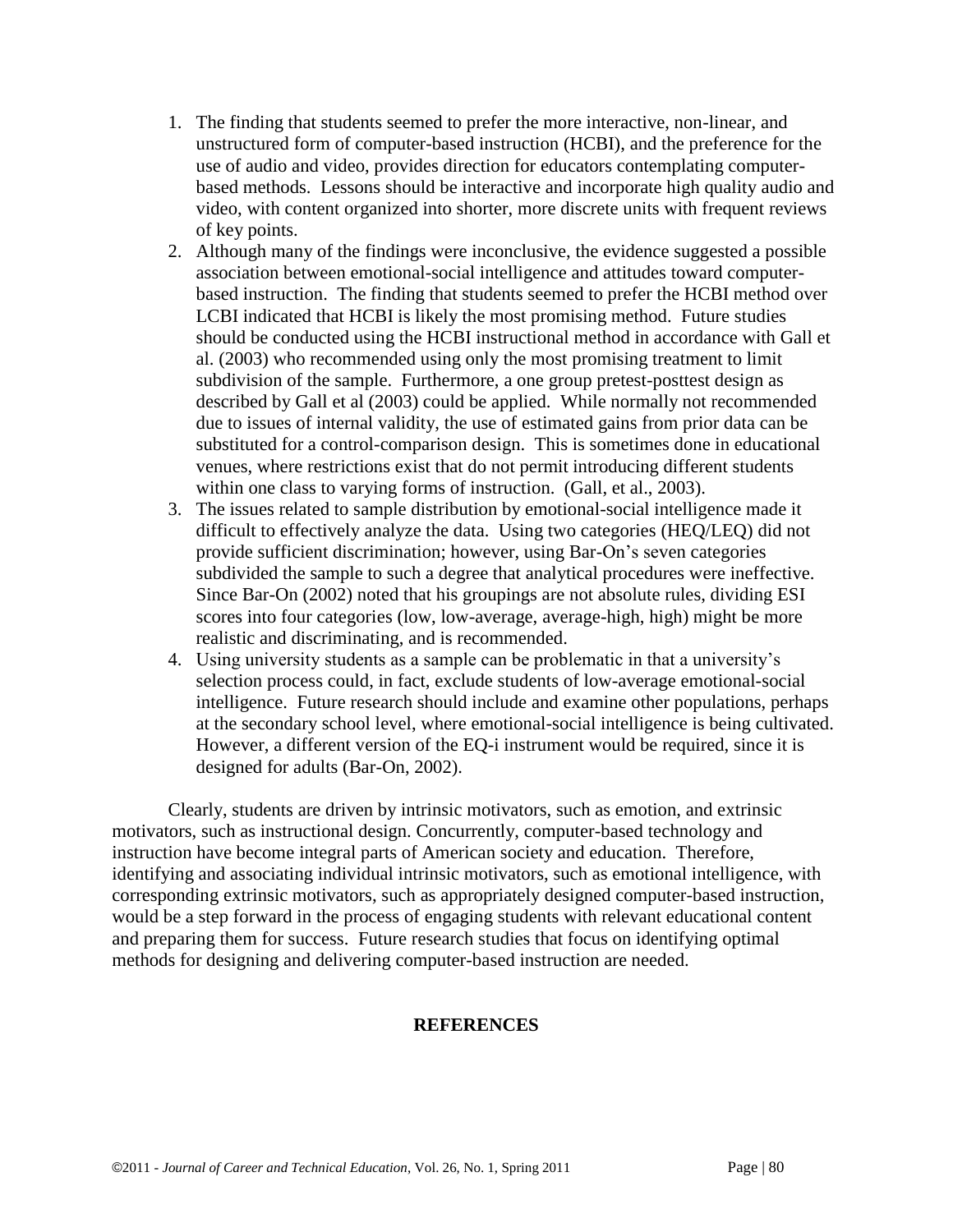- Aragon, S. R., Johnson, S. D., & Shaik, N. (2002). The Influence of learning style preferences on student success in online versus face-to-face environments. *American Journal of Distance Education, 16*(4), 227.
- Bar-On, R. (2002). BarOn emotional quotient inventory: Short technical manual. New York: Multi-Health Systems.
- Bar-On, R. R. (2006). The Bar-On model of emotional-social intelligence (ESI). *PSICOTHEMA REVISTA DE PSICOLOGIA, 18 Suppl*, 13-25.
- Behnke, C., & Ghiselli, R. (2004). A comparison of educational delivery techniques in a foodservice training environment. *Journal of Teaching in Travel and Tourism, 4*(1/2).
- Best, J., W, & Kahn, J., V (2006). *Research in education* (10 ed.). Boston: Pearson Education, Inc.
- Chen, C. (Ed.). (2002). *Robust regression and outlier detection with the ROBUSTREG procedure*. Cary, NC: SAS Institute Inc.
- Chen, C., & Jones, K. (2007). Blended learning vs. traditional classroom settings: Assessing effectiveness and student perceptions in an MBA accounting course. *The Journal of Educators Online, 4*(1).
- Cherniss, C. (2000). *Emotional intelligence: What it is and why it matters*. Paper presented at the Annual Meeting of the Society for Industrial and Organizational Psychology. Retrieved 11/2/07, from http://www.wghill.com/assessments/what\_is\_emotional\_intelligence.pdf
- Cherniss, C. (2004). Emotional intelligence. In C. D. Spielberger (Ed.), *Encyclopedia of applied psychology* (Vol. 3). Amsterdam: Elsevier Academic Press.
- Cody, R., P, & Smith, J., K (2006). *Applied statistics and the SAS programming language* (5 ed.). Upper Saddle River: Pearson.
- Costello, C., Gaddis, T., Tamplin, M., & Morris, W. (1997). Evaluating the effectiveness of two instructional techniques for teaching food safety principles to quick service employees. *Foodservice Research International, 10*(1), 41-50.
- Dawda, D., & Hart, S. D. (2000). Assessing emotional intelligence: reliability and validity of the Bar-On Emotional Quotient Inventory (EQ-i) in university students. *Personality and Individual Differences, 28*(4), 797-812.
- Day, J., Janus, A., & Davis, J. (2005). *Computer and internet use in the United States: 2003*. Retrieved 9/21/07. from http://www.census.gov/prod/2005pubs/p23-208.pdf.
- Diaz, D. P. (2002). Online drop rates revisited. *The Technology Source*. Retrieved from http://technologysource.org/article/online\_drop\_rates\_revisited/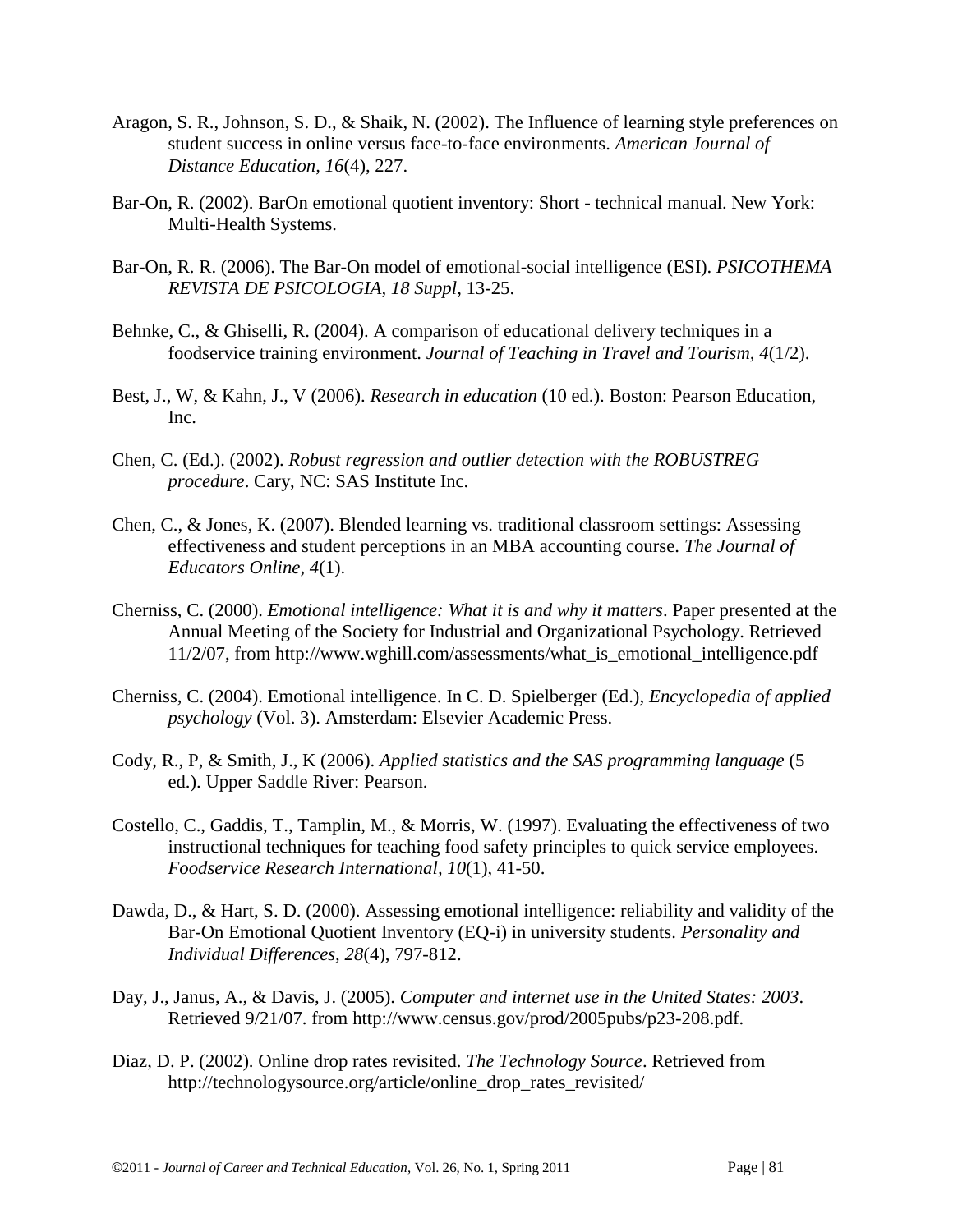- Dulewicz, V., Higgs, M., & Slaski, M. (2003). Measuring emotional intelligence: Content, construct and criterion-related validity. *Journal of Managerial Psychology, 18*(5), 405.
- Faryadi, Q. (2007). Instructional design models: What a revolution! , 18. Retrieved from http://eric.ed.gov/ERICDocs/data/ericdocs2sql/content\_storage\_01/0000019b/80/28/03/f0 .pdf
- Feinstein, A., Raab, C., & Stefanelli, J. (2005). Educational technology research in the hospitality industry. *Journal of Hospitality & Tourism Education, 17*(4), 9-18.
- Gabrielle, D. (2003). *The effects of technology-mediated instructional strategies on motivation, performance, and self-directed learning.* Florida State University.
- Gall, M. D., Gall, J. P., & Borg, W. R. (2003). *Educational research: An introduction* (7th ed.). Boston: Pearson Education.
- Gardner, H. (1999). *Intelligence reframed*. New York: Basic Books.
- Harris, K. J., & Bonn, M. A. (2000). Training techniques and tools: Evidence from the foodservice industry. *Journal of Hospitality and Tourism Research, 24*(3), 320-335.
- Haugen, S., LaBarre, J., & Melrose, J. (2001). Online course delivery: Issues and challenges. *Issues in Information Systems, 2006*(2),
- Huang, D. W., Diefes-Dux, H., Imbrie, P. K., Daku, B., & Kallimani, J. G. (2004). *Learning motivation evaluation for a computer-based instructional tutorial using ARCS model of motivational design.* Paper presented at the Frontiers in Education, 2004. FIE 2004. 34th Annual.
- Keller, J. M. (1983). *Development and use of the ARCS model of motivational design*.
- Keller, J. M. (1999). Using the ARCS motivational process in computer-based instruction and distance education. *New Directions for Teaching and Learning, 1999*(78), 37.
- Keller, J. M., & Suzuki, K. (2004). Learner motivation and e-learning design: A multinationally validated process. *Journal of Educational Media, 29*(3), 229-239.
- Keller, J. M. (2006). Development of two measures of learner motivation. Unpublished Manuscript in progress. Florida State University.
- Klein, H., J , Noe, R., A , & Wang, C. (2006). Motivation to learn and course outcomes: The impact of delivery mode, learning goal orientation, and perceived barriers and enablers. *Personnel Psychology, 59*, 665-702.
- Krentler, K. A., & Willis-Flurry, L. A. (2005). Does technology enhance actual student learning? The case of online discussion boards. *Journal of Education for Business, 80*(6), 316.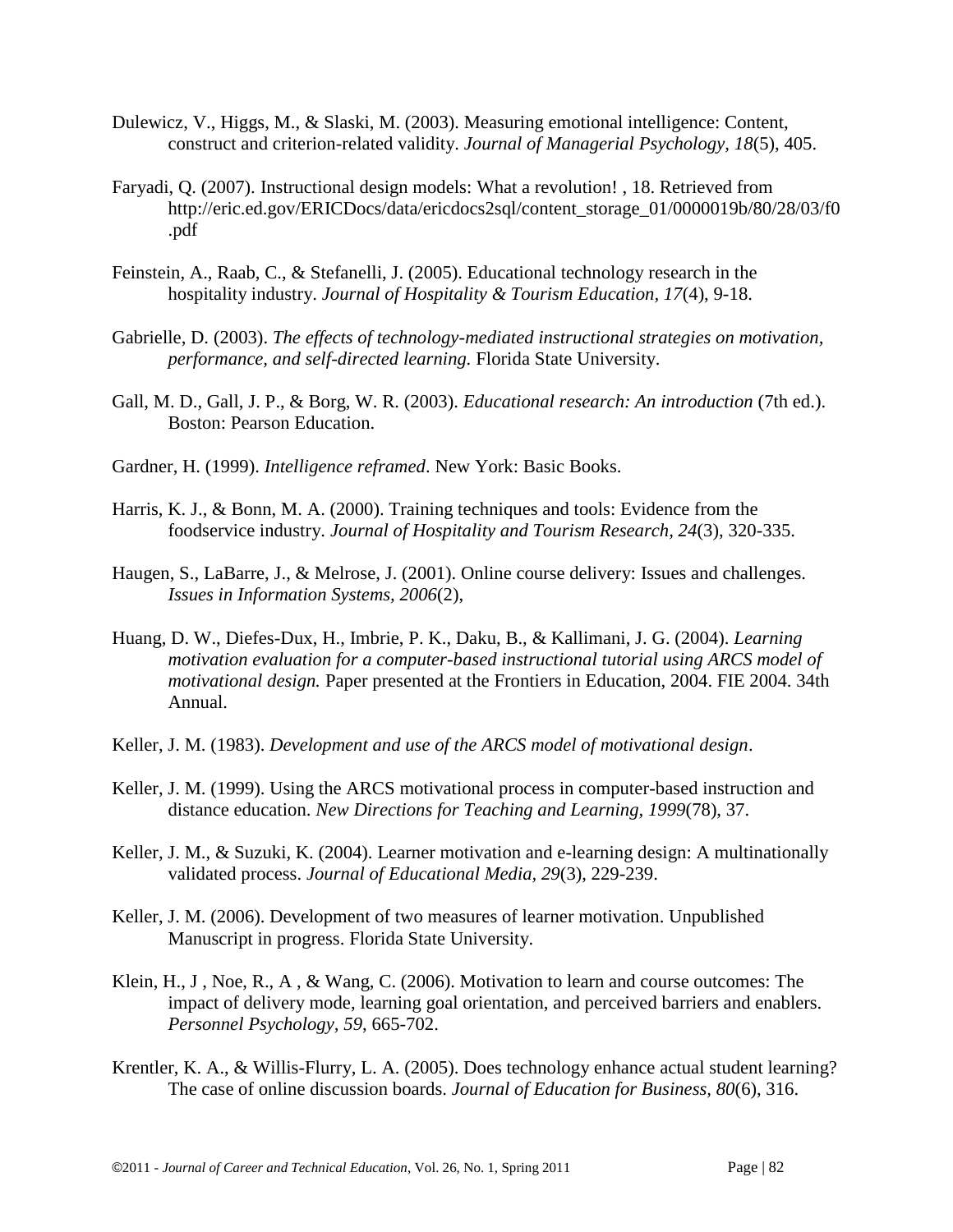- Martinez, M. (2003). High attrition rates in e-learning: Challenges, predictors, and solutions. *The eLearning Developers' Journal*. Retrieved from www.elearningguild.com/pdf/2/071403MGT-L.pdf
- McEnrue, M. P., & Groves, K. (2006). Choosing among tests of emotional intelligence: What is the evidence? *Human Resource Development Quarterly, 17*(1), 9-42.
- McLellan, H. (1998). The internet as a virtual learning community. *Journal of Computing in Higher Education, 9*(2), 92-112.
- Newsome, S., Day, A. L., & Catano, V. M. (2000). Assessing the predictive validity of emotional intelligence. *Personality and Individual Differences, 29*(6), 1005.
- O'Connor, R. M., & Little, I. S. (2003). Revisiting the predictive validity of emotional intelligence: self-report versus ability-based measures. *Personality and Individual Differences, 35*(8), 1893-1902.
- Oblinger, D. G., Barone, C. A., & Hawkins, B. L. (2001). *Distributed education and its challenges: An overview* (Information Analyses): American Council on Education, Washington, DC. Center for Policy Analysis.; EDUCAUSE, Washington, DC.
- Palladino, J. J., & Bloom, C. M. (2008). Motivation and emotion. In S. F. Davis & W. Buskist (Eds.), *21st Century PSYCHOLOGY: A Reference Handbook* (pp. 422-429). Los Angeles: Sage Publications.
- Parker, J. D. A., Creque, R. E., Barnhart, D. L., Harris, J. I., Mejeski, S. A., Wood, L. M., et al. (2004). Academic achievement in high school: does emotional intelligence matter? *Personality and Individual Differences, 37*(7), 1321.
- Parker, J. D. A., Summerfeldt, L., Hogan, M. J., & Majeski, S. A. (2004). Emotional intelligence and academic success: examining the transition from high school to university. *Personality and Individual Differences, 36*(1), 163.
- Pintrich, P. R. (2003). A motivational science perspective on the role of student motivation in learning and teaching contexts. *Journal of Educational Psychology, 95*(4), 667-686.
- Pintrich, P.R., DeGroot, E. (1990). Motivational and self-regulated learning components of classroom academic performance. *Journal of Educational Psychology, 82*(1), 33-40.
- Powell, R., Conway, C., & Ross, L. (2007). Effects of student predisposing characteristics on student success. *Journal of Distance Education, 5*(1), 20. Retrieved from http://sfx6.exlibrisgroup.com/purdue?sid=google;auinit=R;aulast=Powell;atitle=Effects% 20of%20student%20predisposing%20characteristics%20on%20student%20success;title= Journal%20of%20distance%20education;volume=5;issue=1;date=1990;spage=20;issn=0 830-0445